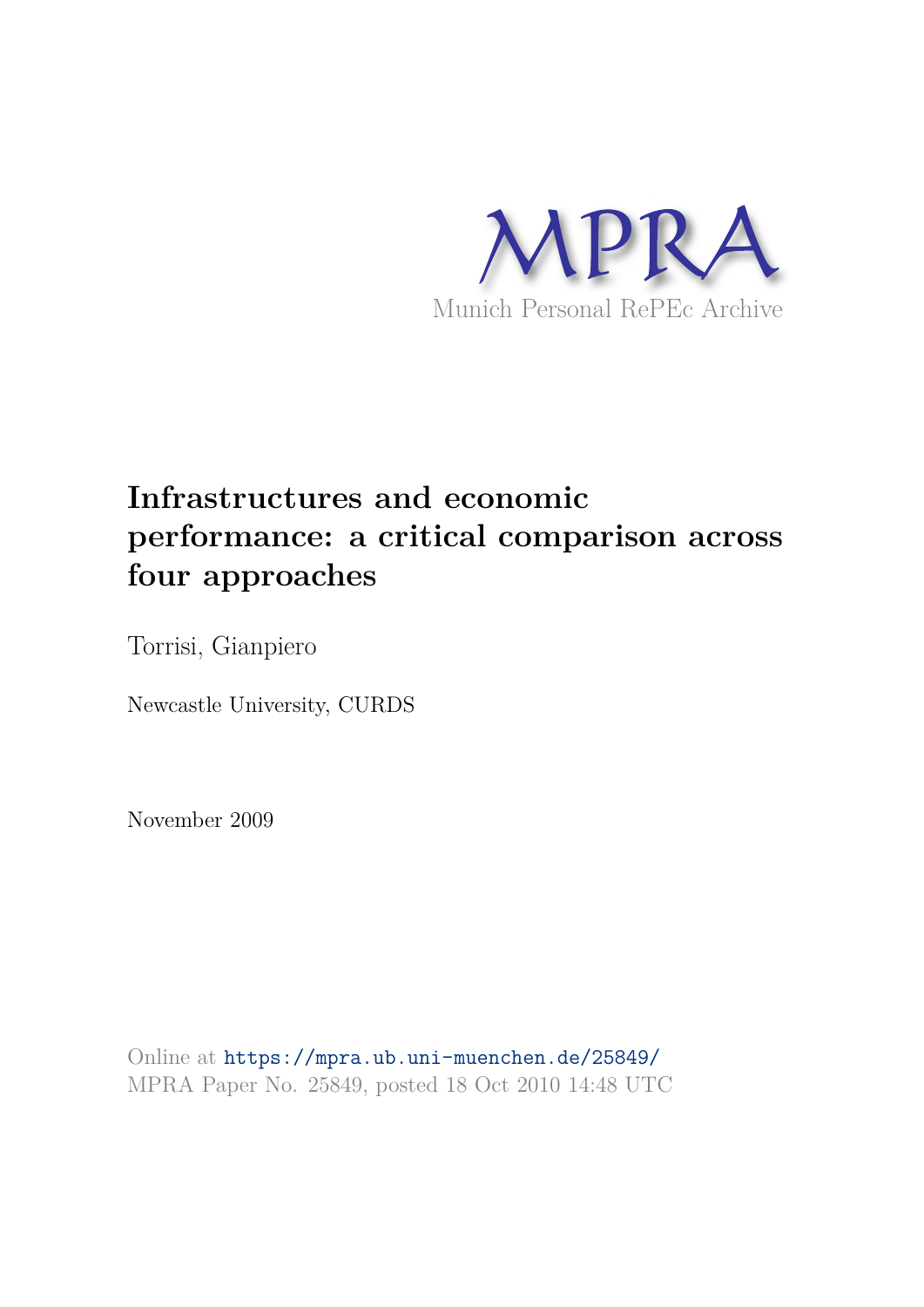## **Infrastructures and economic performance: a critical comparison across four approaches**

#### **Gianpiero Torrisi**

#### **Newcastle University, CURDS.**

*Centre for Urban and Regional Development Studies e-mail:Gianpiero.Torrisi@ncl.ac.uk* 

**Abstract.** The paper reviews studies analysing the relationship between infrastructures and economic performance. Four different approaches are separately considered along an ideal path from theory-based to data-oriented models: the production function approach, the cost function approach, growth-models, and vector autoregression models. The review shows that, even with different shades and points of caution, the general idea that infrastructure has an economic enhancing effect appears to be quite robust across studies belonging to different methodological approaches.

**Keywords:** economic development; growth; public expenditure; public

infrastructure.

**JEL**: H54, H72, O11.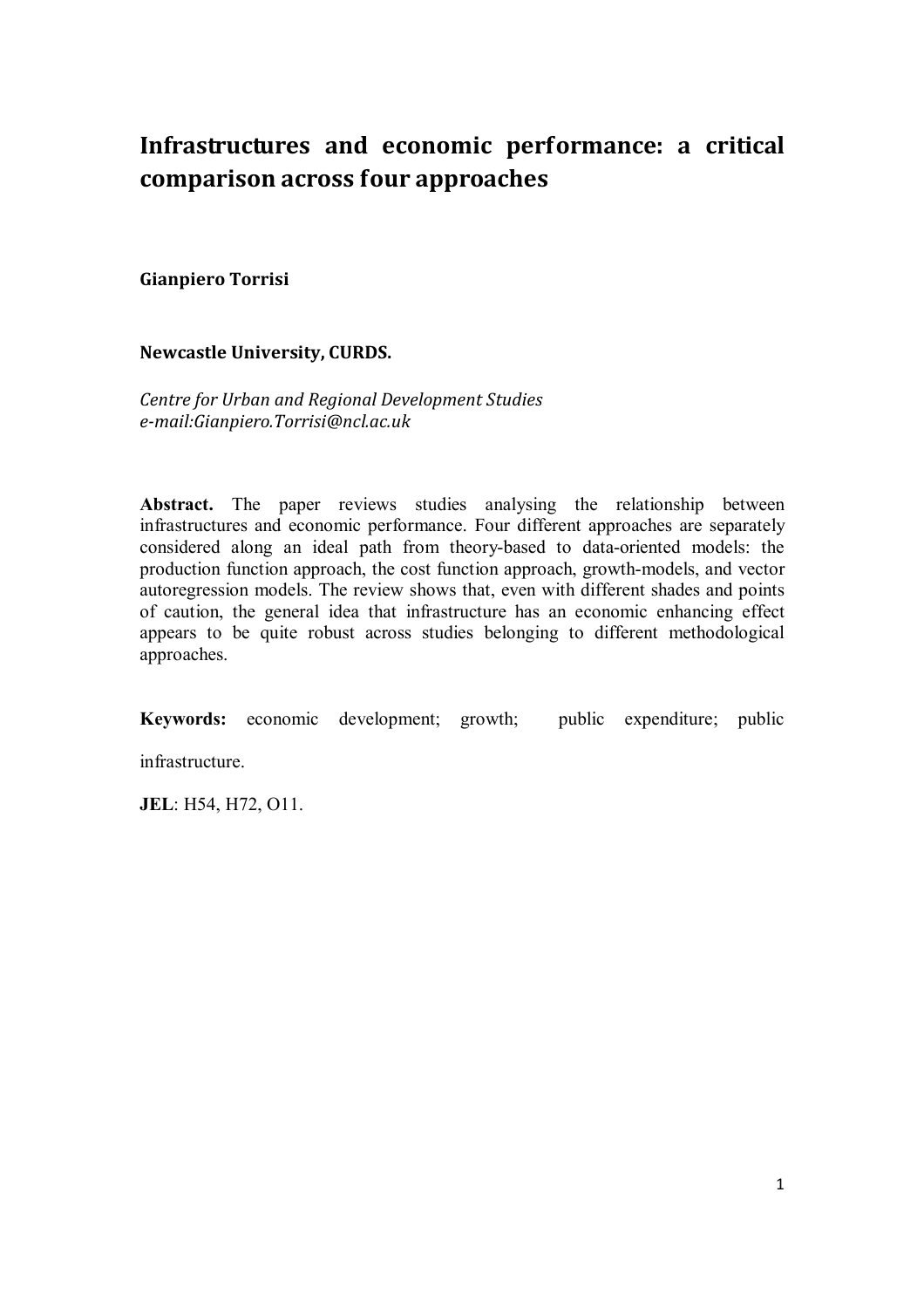### **Infrastructures and economic performance: a critical review of four methodological approaches.**

**Abstract.** The paper reviews studies analysing the relationship between infrastructures and economic performance. Four different approaches are separately considered along an ideal path from theory-based to data-oriented models: the production function approach, the cost function approach, growth-models, and vector autoregression models. The review shows that, even with different shades and points of caution, the general idea that infrastructure has an economic enhancing effect appears to be quite robust across studies belonging to different methodological approaches.

**Keywords:** economic development; growth; public expenditure; public **infrastructure** 

**JEL: H54, H72, O11.** 

#### **1. Introduction**

The link between infrastructure and economic performance has been widely explored in literature utilising many different theoretical approaches and achieving also variegate results and implications for policy-makers.

To begin with, there are theoretical arguments developed in order to sustain thesis based on infrastructures' contribution to productivity considering them as initiating factor.

The first approach to address this issue consisted in considering (public) infrastructures as a free input provided by government (Aschauer, 1989). This input,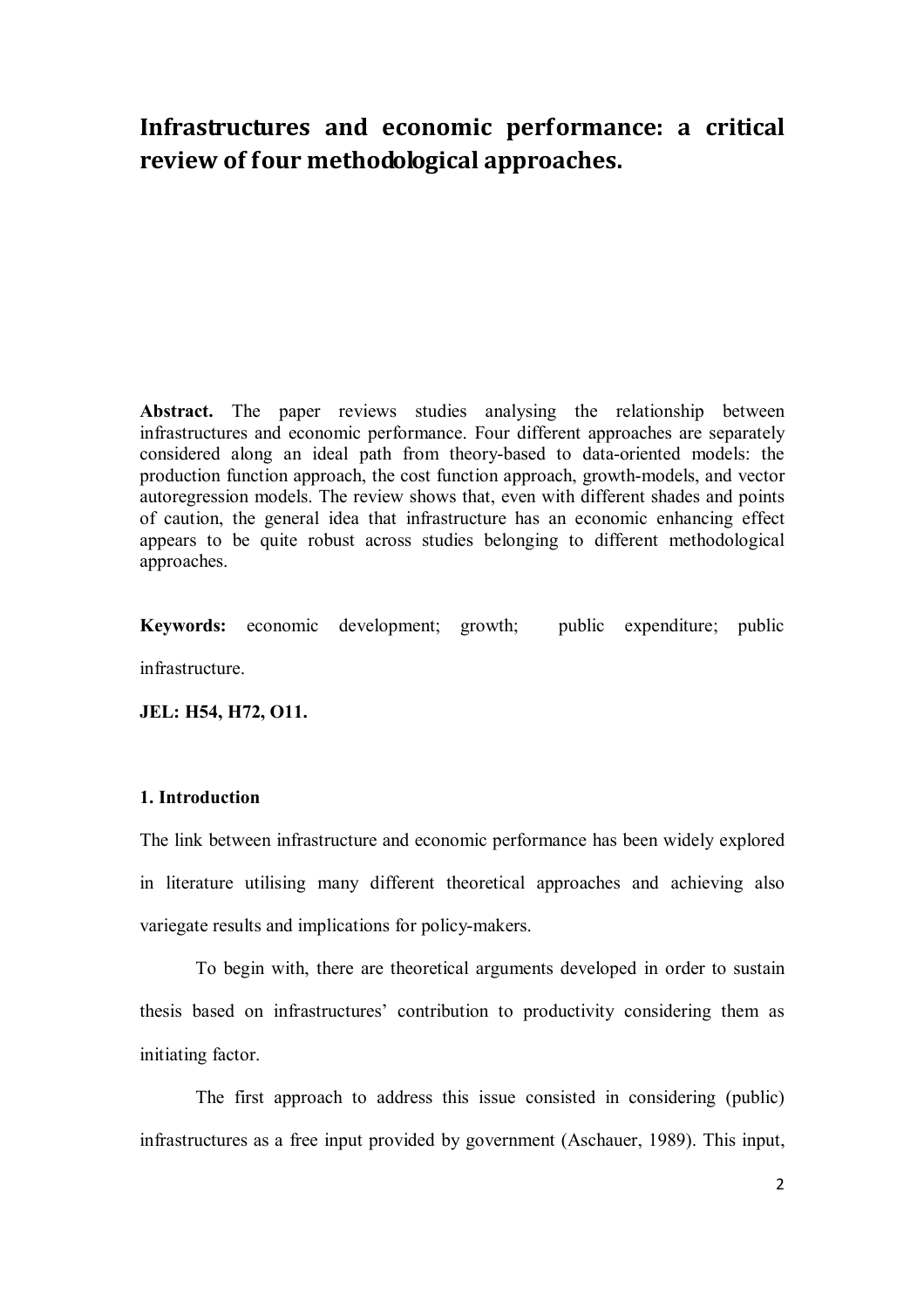like all other inputs, contributes to the productive process; yet, it has the peculiar characteristic of being a *public good* in the proper economic sense, so that, once produced represents a structural input common to all firms' production function.

From a different angle, infrastructures rather than be considered directly as inputs, could be considered as cost-saving factors.

The underlying idea is that infrastructures, providing a more favourable setting for the development of economic activity, indirectly (and positively) affect the productive process by reducing or allowing to combine more efficiently other factors (e.g. labour and capital).

Thus, according to this approach, infrastructures' effects have to be analysed *via* the cost function, and the expected result is in favour to a reduction of production costs.

Put differently, a territory well endowed with infrastructures increase productivity because it provides firms with a more favourable cost structure and making accessible more efficient combinations of inputs.

 A more general approach consists in considering infrastructures as components of capital as a whole and, in turn, capital formation is considered as the key factor to the growth process.

According to this approach capital has to be intended in a broader sense comprising its traditional meaning (physical capital), intangible "human capital", "knowledge capital", and just infrastructures.

Therefore, infrastructures contributing to capital formation, belong to the key endogenous features explaining differences in the economic performance.

Although the massive body of literature developed in this field, there are still points of criticism and debate involving many aspects (e.g. infrastructure definition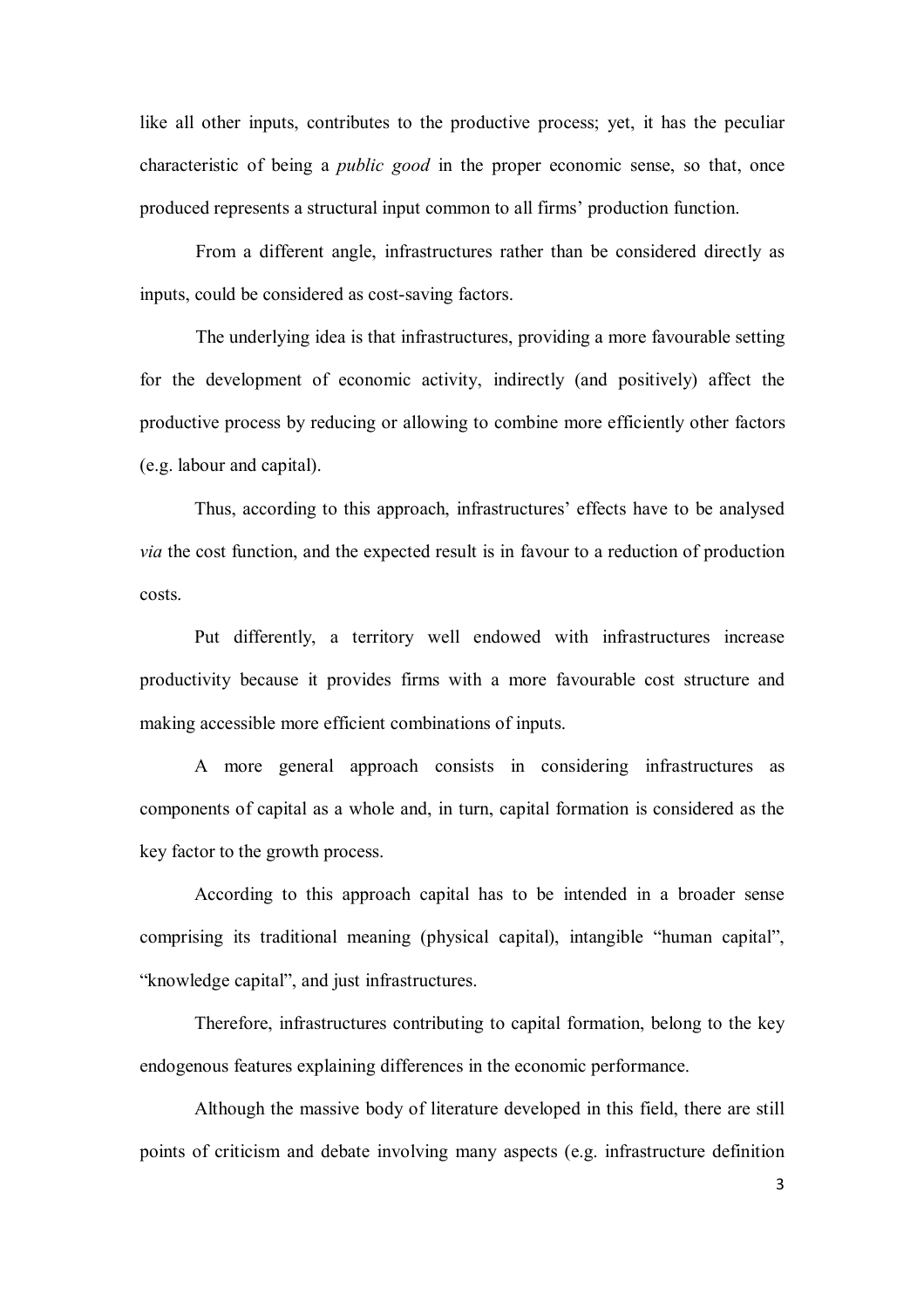and measurement, productive and unproductive infrastructures, causality direction and magnitude of their impact, short-run and long-run temporal dimension of their impact).

Inside this puzzle of counter-arguments the strongest point of criticism, considering infrastructures a *normal good*, extremes the discourse to completely deny the effects of infrastructures on productivity.

On this approach's view the empirical evidence of a positive relationship between infrastructures and productivity has to be read in the sense that the former are just *accommodating factors* which demand increases as the economic system increases its activity.

Hence, in order to deal with the issue free from a preconceived idea, dataoriented approach has been also adopted to analyse the relationships between infrastructures and measures of economic performance.

Models belonging to this approach are often labelled as Vector Autoregressive models (VAR); the peculiar feature of these models consists in explaining a limited numbers of variables (including infrastructures) by their own lags and lags of other variables without imposing no a priori causality among them.

Across studies, generally speaking, the existence of a positive impact going from infrastructure to productivity is confirmed, but the empirical evidence is really composite.

However, analysis's outcome depends both on the empirical setting and on methodology. Moving from this consideration, this paper reviews the four approaches mentioned above following an ideal path from the first-generation partial approaches based on production and cost function(s) to the general VAR approach aiming at emphasize the underlying idea characterising each one.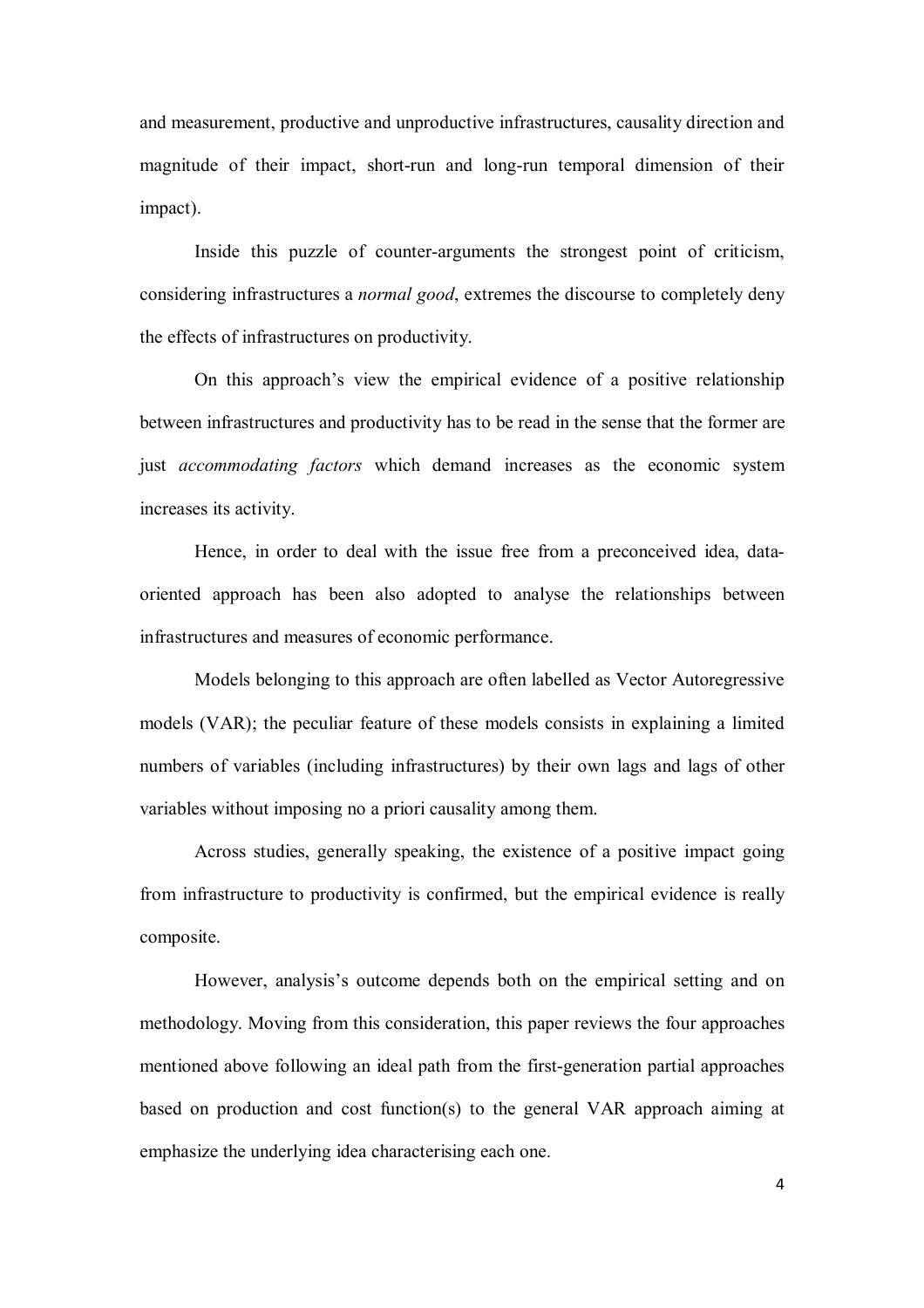The structure of the paper is as follows. It starts with reviewing, in section 2, studies utilising the production function approach; section 3 reviews studies adopting the cost function approach; section 4 presents studies implementing growth-models, and section 5 deals with vector autoregression models. Section 6 presents some concluding remarks.

#### **2. The production-function approach**

The production function approach models the amount of output that can be produced for each factor of production, given technological constraints.

The seminal work using this approach to measure the economic impact of infrastructure goes back to Aschauer (1989) that introduced government expenditure intended as a public good into the production function.

Studies following this approach share the same underlying idea that public capital can be considered as an additional *input factor* having the characteristic of a public good in the proper economic sense (i.e. being *not rival* and *not excludable*).

A general form of production function utilised across studies is

$$
Y = f(A, L, K, G) \tag{1}
$$

Where the variable introduced above are defined as follows:

- *Y* is the level f economic output
- *A* is the "technological progress"
- $\bullet$  *K* is the stock of private capital
- *L* is the stock of labour
- *G* represents a measure of public capital.

Clearly, in order to quantify the impact of various input on output we need a specific functional form. In other words, we need to explain what *f* "means".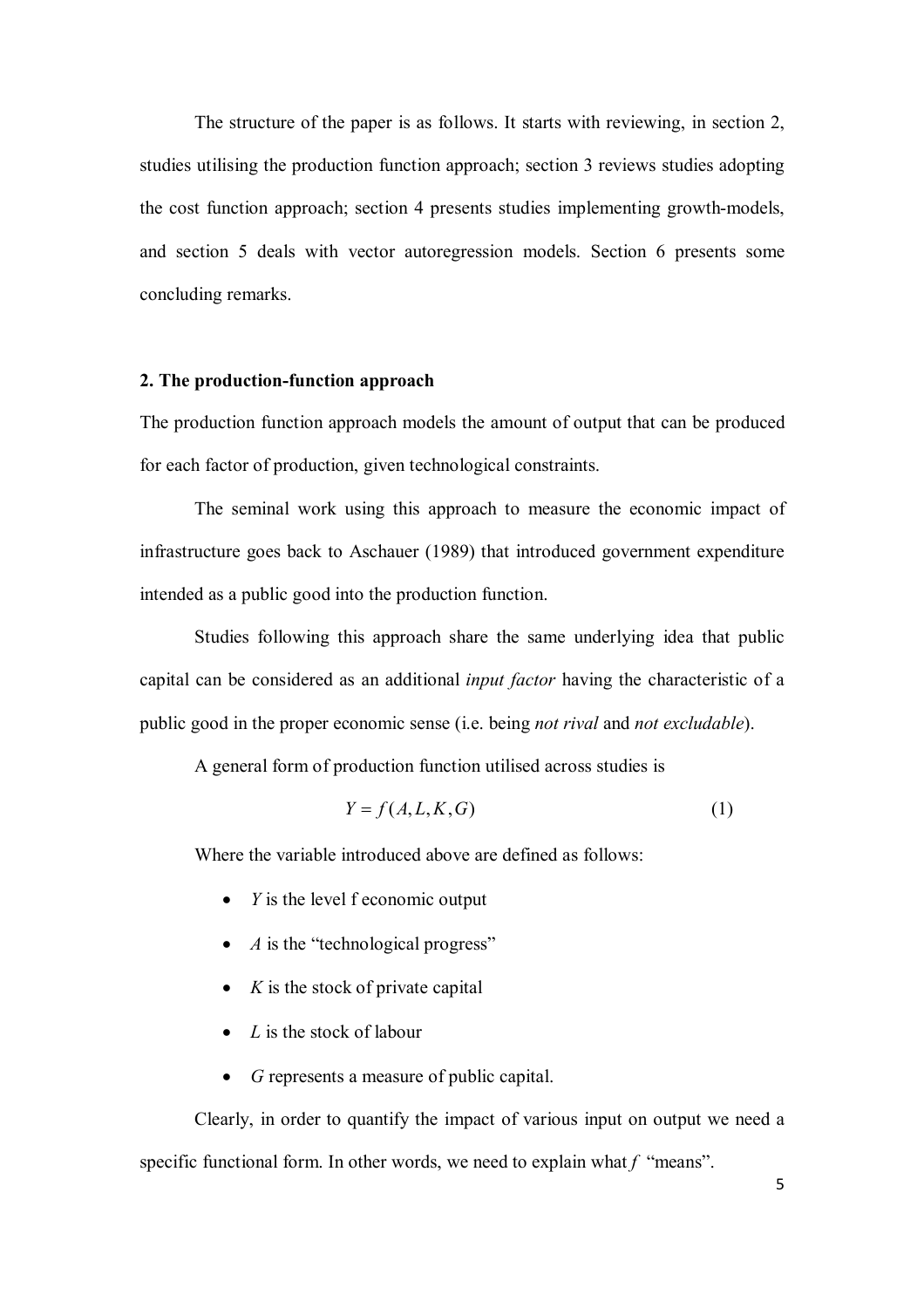Usually, an aggregate Cobb-Douglas production function is utilised in empirical works:

$$
Y = AL^{\alpha} K^{\beta} G^{\gamma} \tag{2}
$$

The most common econometric method to estimate the parameters  $\alpha$ ,  $\beta$ ,  $\gamma$  is the ordinary least squares (OLS) and since one of the basic requirements of OLS method is that the relation must be linear, equation (2), is often transformed taking natural logarithms of both the left and the right side, obtaining the following

$$
\ln Y = \alpha \ln AL + \beta \ln K + \gamma \ln G \tag{3}
$$

A further transformation consists in put equation (3) in per-worker terms and assuming constant returns to scale across all inputs (i.e. assuming that  $\alpha + \beta + \gamma = 1$ ). The result is given by the following (4)

$$
\ln\frac{Y}{L} = \ln A + \beta \ln \frac{K}{L} + \gamma \ln \frac{G}{L}
$$
 (4)

According to specification  $(4)$  – and  $(3)$  - the main research question consists in estimating the parameter " $\gamma$ " which represents the elasticity of output with respect to infrastructures.

Note that, given the difficulties to model technological progress, Aschauer (1989)'s attempt to measure the role of infrastructure utilising (4) introduced a constant and a trend variable as a proxy for  $\ln A_t$ .

As discussed rather in length in Torrisi (2009) an important issue is what "put in place of" *G.*

Put differently, when attempting at estimating (4) scholars have to decide – compatibly with data availability- not only if use, in Romp and de Haan (2007)'s words, "(the monetary value of) the public capital stock (or the monetary value of the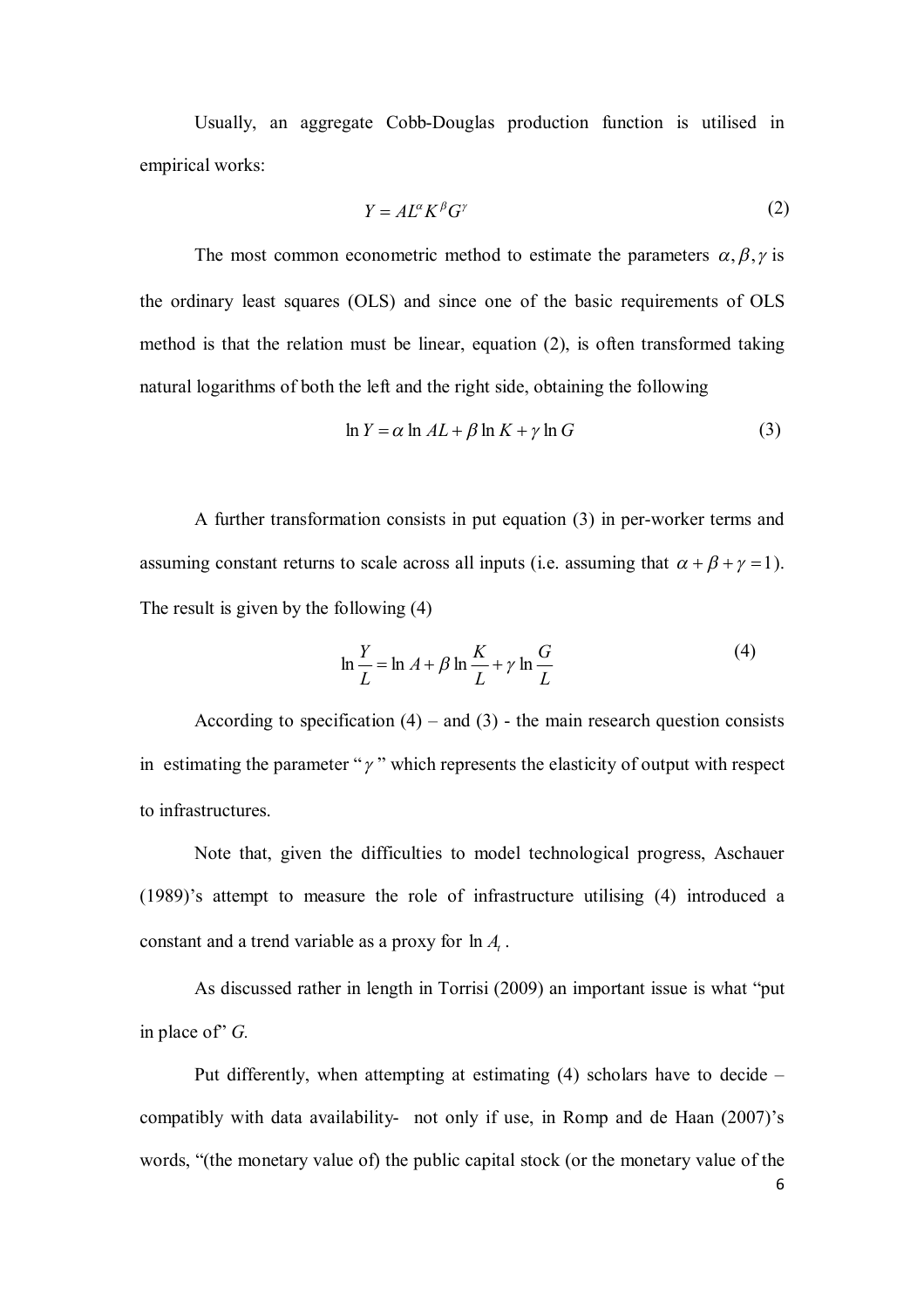stock of infrastructure) ", but also if use a stock or a flow (monetary) measure of public capital.

Nevertheless, at this regard Irmen and Kuehnel (2008) argue that "the analysis [...] *using* the stock *measure* confirms most results that are obtained in the flow case", although they continue noting that different results arise in the welfare analysis.

Whatever the choice between different solution available three main issues arise in using production function approach, namely the fact that (i) labour and capital are exogenous (i.e. this approach does not take into account the role of factor prices in determining their utilisation), (ii) reverse causation from income to investments and, in turn, to private capital (see Romp and de Haan (2007) for a general discussion).

However, most important from the point of view of this analysis, is (iii) the potential feedback from income to a demand for infrastructure.

Indeed, on the one hand exist arguments in favour to the thesis arguing that infrastructure increases the output level according to what Looney and Frederiksen (1981) in their paper call the "Hansen (1965) thesis".

On the other hand have been developed arguments in favour to the thesis asserting that infrastructure is only an accommodating factor so that the demand for infrastructure increases with the level of income (Glover and Simon, 1975; Evans and Karras, 1994; Zegeye, 2000) following the same behaviour of a *normal good*:

Fernald (1999), for example, derives an appropriate test to investigate the direction of the causality between infrastructure and income.

public sector spending may be a normal good. That is, as income rises the demand for public infrastructure increases so that the correlation between infrastructure and output may reflect the marginal propensity to consume public goods rather than any productivity enhancing effects of infrastructure (Zegeye, 2000).

In this regard various solutions have been proposed to deal with the issue of causality.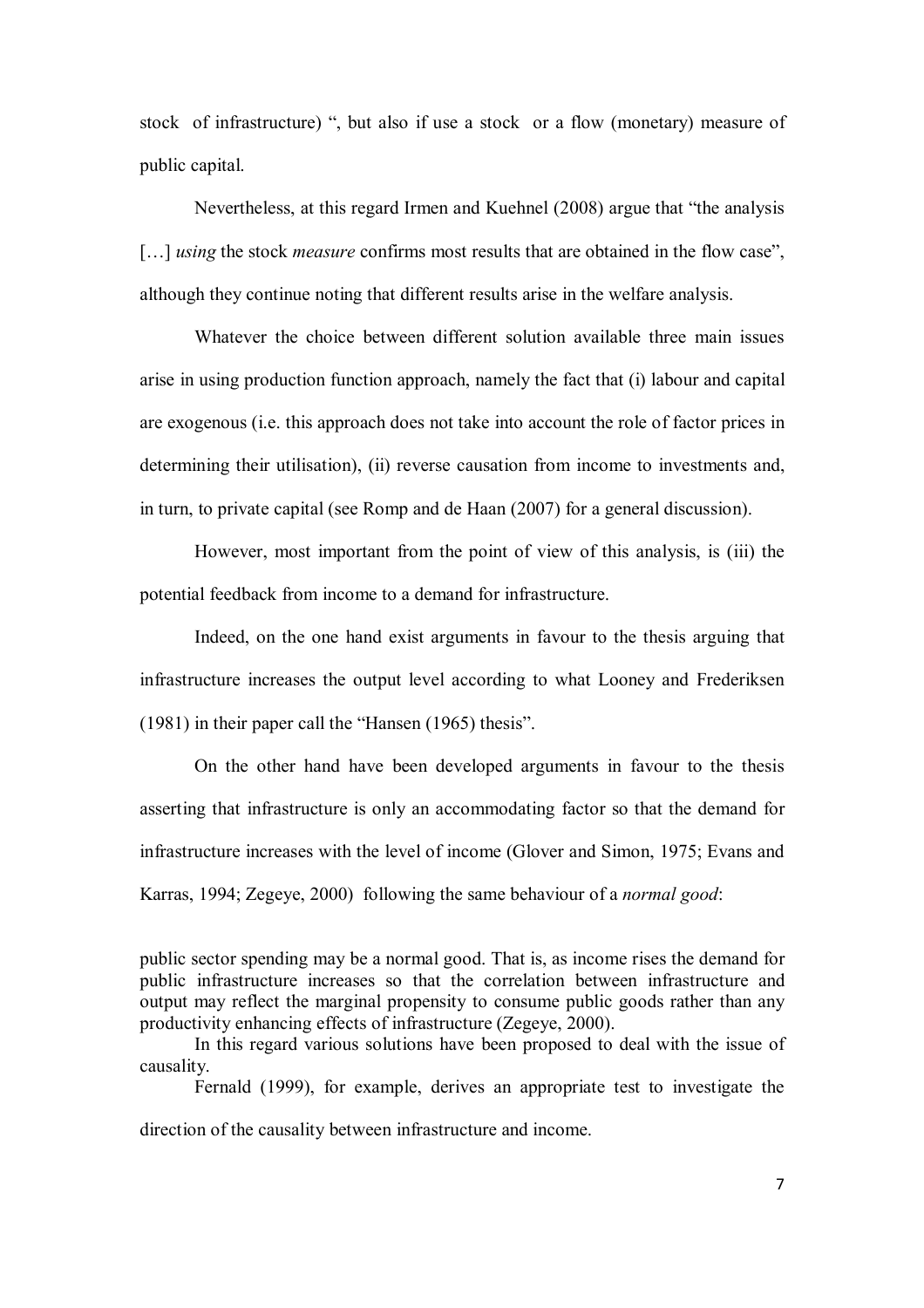The strategy chosen by the Author works as follows: using data for 29 sectors in the US economy regarding the period from 1953 to 1989, he finds that changes in road growth are associated with larger changes in productivity growth in industries that are more vehicle intensive.

This circumstance leads Fernald (1999) to assert that infrastructure (rather roads) are exogenous. In fact, if road were endogenous, any particular relationship between industry's vehicle intensity and its relative productivity performance should be found when road growth rate changed.

Nonetheless, Canning and Pedroni (1999) find that the causality run in *both* direction by mean of a dynamic error correction model (DECM). In short, since physical stock of infrastructure and per capita income are individually non-stationary but cointegrated, they use a DECM and then test restrictions with the final purpose to study the direction of causality. As said, it appears that causality is not unidirectional but infrastructure enhance productivity and *vice versa*.

A second approach in studying the causality direction consists in using panel data methods. The underlying idea is that pooling data across different unit allows identifying the long-run production function.

Following this approach, Canning and Bennathan (2000), find an high rate of return for electricity generating capacity and the length of paved roads.

With the same aim to capture the results of infrastructure investments (and not the results of economic growth) by mean of panel data approach, Demetriades and Mamuneas (2000) and- in another work- Esfahani and Ramìres (2003) handled the causality issue by introducing a "time-lag" between variables for public infrastructure and productivity.

8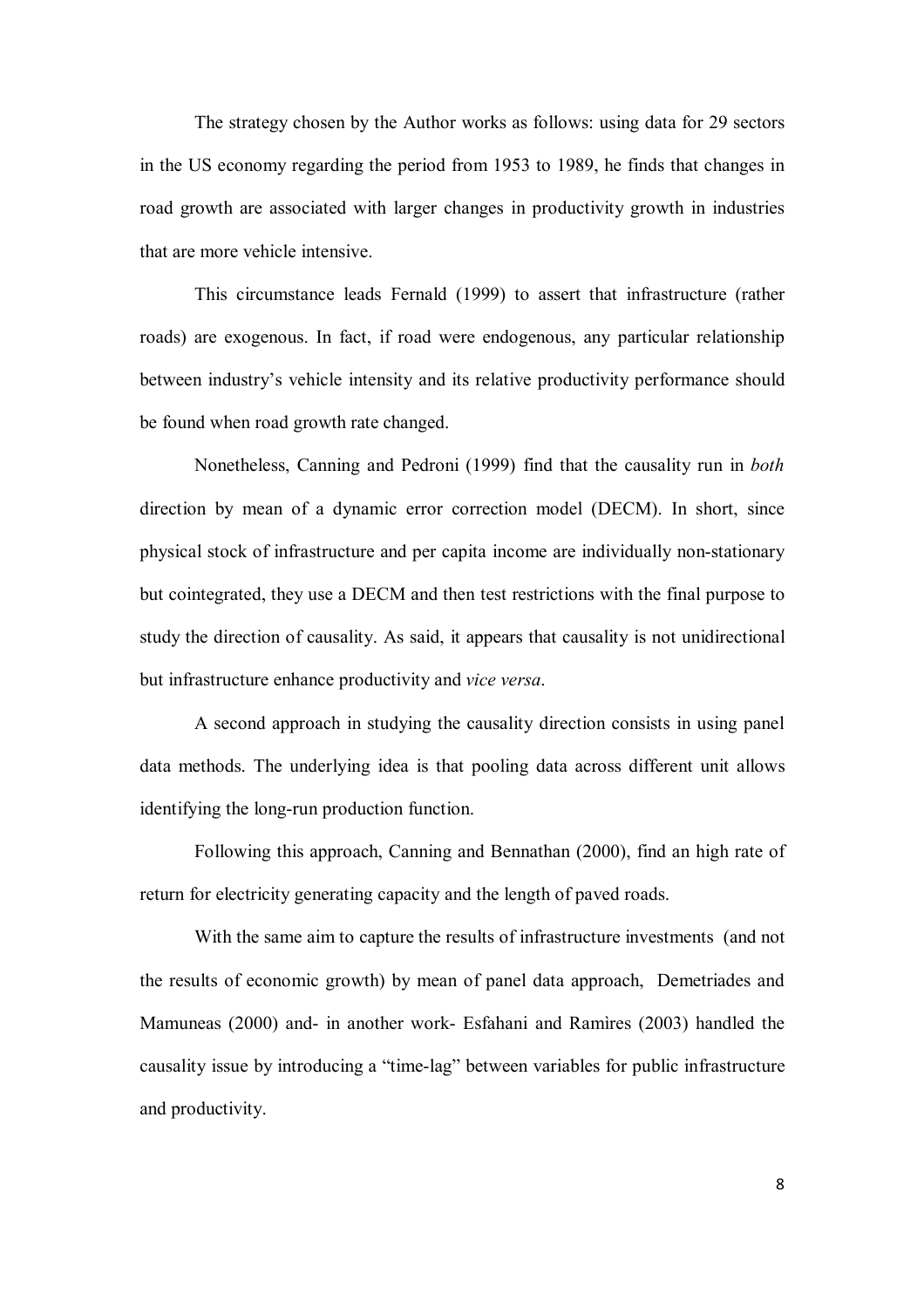In these studies, investments were compared to the productivity data several years afterwards, in order to reduce the chance of misrepresentation of economic growth impacts as productivity impacts.

Both studies cited above found that public infrastructures do have a considerable impact on increasing productivity and economic growth. In particular, Esfahani and Ramìres (2003) find that the contribution of infrastructure services to GDP is substantial and, in general, exceeds the costs of provision.

Finally, instrumental variable (IV) is another approach used to deal with causality. Calderon and Serven (2002) adopting the IV approach estimate a Cobb-Douglas production function (in first difference) using lagged values of explanatory variables. Their main finding is an average elasticity of 0.16 for different types of infrastructure.

To summarise: this section focused on the production function approach to measure the economic impact of infrastructure on productivity. The main contents expressed here can be expressed as follows: (i) although estimates vary sensibly from one study to the other, a statistically significant relationship between infrastructure investment and productivity is found in most studies; (ii) the direction of causality is still object of debate. However, most authors, using different approaches, tend to support the thesis that public capital drives productivity, and not the other way around.

Next section focus on the cost-function approach which is an alternative approach developed with the principal purpose to take into account factor prices here not considered at all.

9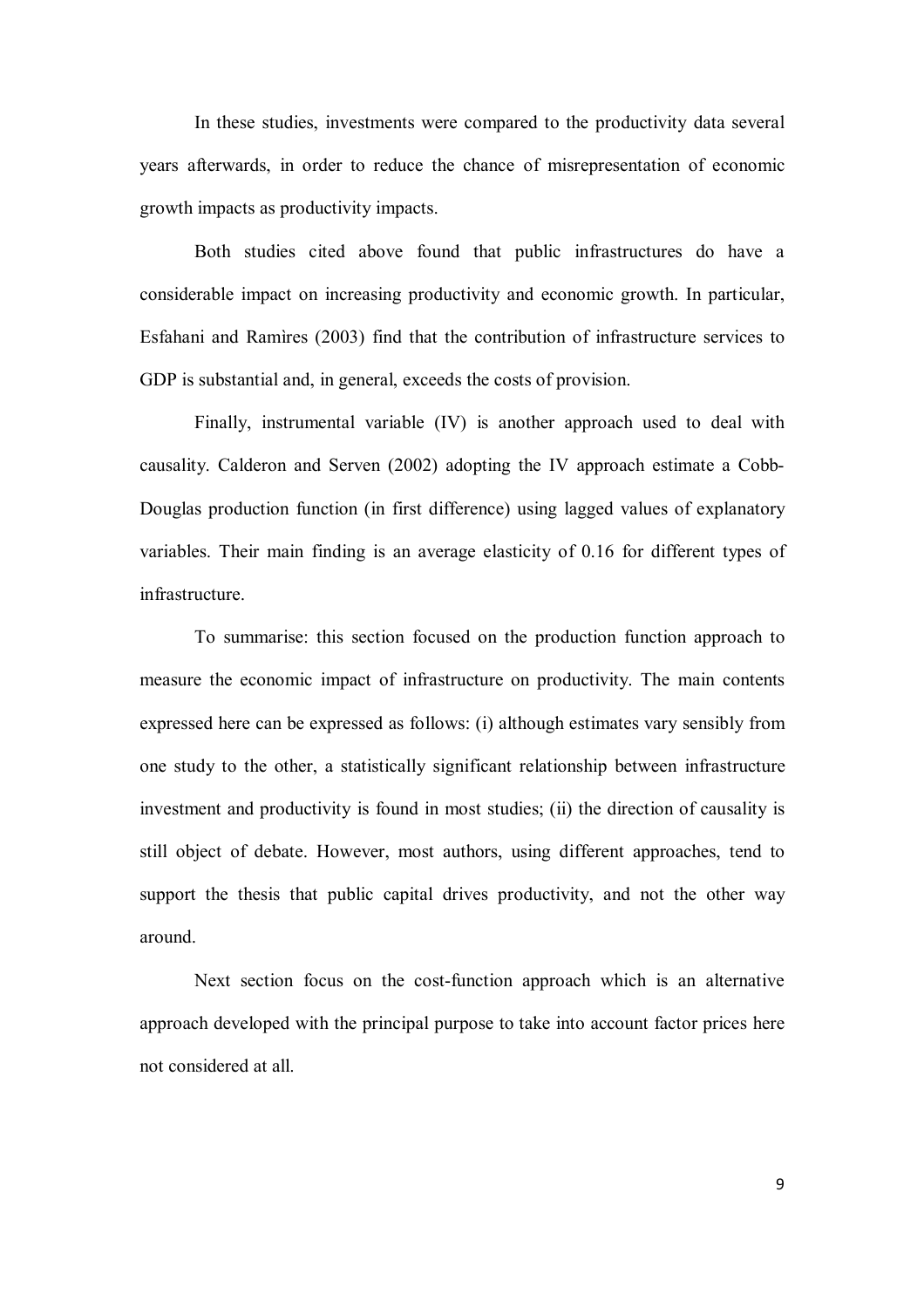#### **3. The cost-function approach**

One of the limitation of the production function approach is that it does not take into account the role of factor prices in determining their utilisation: it reflects only technological relations.

 Indeed, private factors inserted in the production function are considered exogenous and it is implicitly assumed that they are paid according to their marginal productivity. At this regard some studies have used a translog function because it is more general than the Cobb-Douglas function (among others Puig-Junoy, 2001; Stephan, 2002; Kemmerling and Stephan, 2002; Wylie, 1996).

An alternative way to deal with this issue consists in adopting the cost function approach. According to the latter the impact of infrastructure on productivity should be analysed in terms of *cost savings*.

Studies following the cost function approach aim to examine if the cost of output *decreases* as the infrastructure endowment *increases*.

The main idea followed by this approach is that public capital can be considered as a *free input* provided by government able to reduce the cost sustained by firms.

In this setting input prices are exogenously determined, so that the variables that firms can choose to produce a given level of output at minimum private cost (*C*) are the quantities of private input.

In symbols

$$
C(p_t^i, q_t^i, A_t, G_t) = \min \sum p_t^i q_t^i \quad sub \ Y = f(q_t^i, A_t, G_t)
$$
 (5)

where *p* and *q* index respectively the input price and the quantities of private input.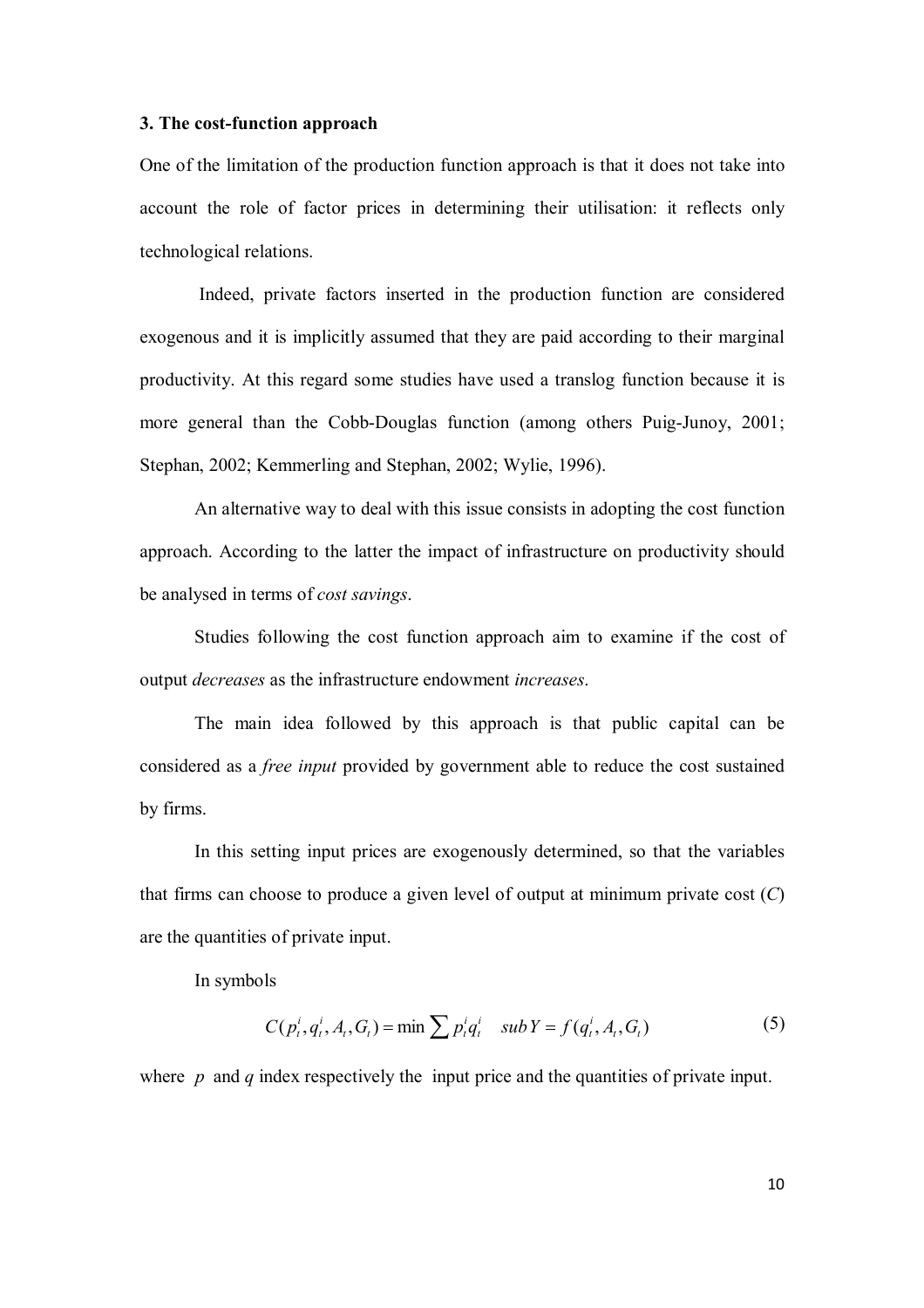The parameter of interest is the *shadow price*  $(s_g)$  of the public capital<sup>1</sup> which is obtained by taking the negative of the partial derivative of the cost function with respect to the public infrastructure measure (G) by mean of the Shepard's Lemma. In short, shadow price can be expressed as follows

$$
s_g = -\frac{\partial C(p, q, A_i, G)}{\partial G} \tag{6}
$$

It is worth noting that an alternative approach consists in assuming that firms aim to maximise their profits ( $\pi$ ) given the output prices ( $p^{\nu}$ ) and input prices. This second way can be expressed in symbols as follows

$$
\pi(p_t^y, p_t^i, q_t^i, A_t, G_t) = \max p_t^y Y_t - \sum p_t^i q_t^i \quad \text{sub } Y = f(q_t^i, A_t, G_t)
$$
 (7)

Thus, according to this approach the amount of public capital available (*G*) is an *environmental* variable that firms take into account when they optimise their behaviour. A key point at this regard is that

although the stock of infrastructure is considered externally given […], each individual firm must still decide the amount it wants to use. This […] leads to the need of a demand function for infrastructure that must satisfy the conditions of standard marginal productivity theory (Romp and de Haan, 2007).

It was noted (Sturm, Jacobs et al., 1995) that an important advantage of the cost function approach compared to the production function approach is that it represents a more flexible functional form.

For example, it does not require *a priori* restrictions regarding substitutability of inputs. The cost function approach allows also to investigate both direct – as the production function does - and *indirect* effects of public capital, in the sense that firms

 $\overline{a}$ 

<sup>&</sup>lt;sup>1</sup> Note that conceptually the shadow price represents the cost-side equivalent of the marginal product, reflecting the reduction in variable costs of production due to an additional infrastructure investment (see Morrison, C. J. and A. E. Schwartz (1996). "State Infrastructure and Productive Performance." American Economic Review **86**(5): 1095-1111.)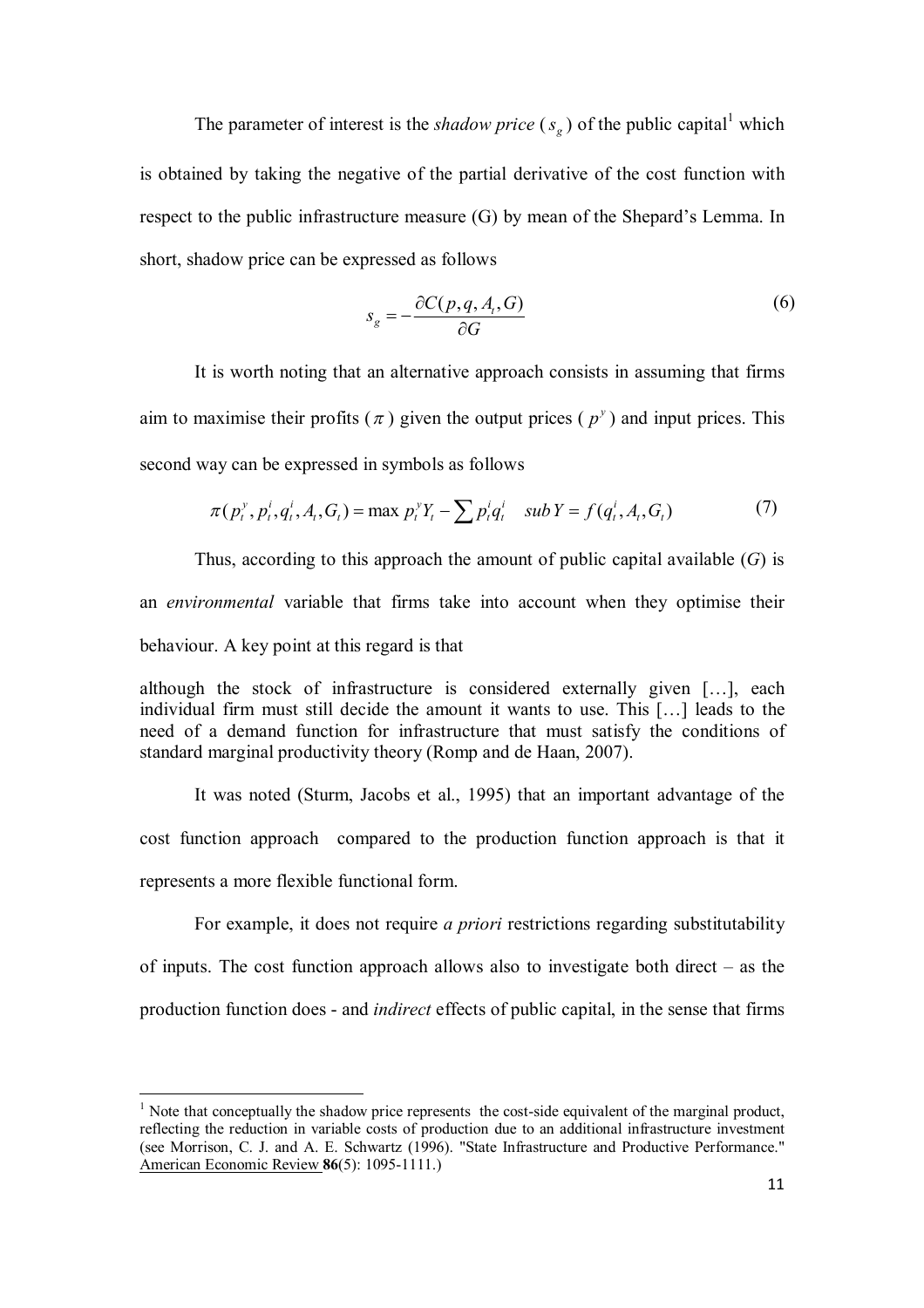can vary their demand for private inputs in light to the fact that public capital might be either a substitute or a complement to other input.

Nevertheless, all this flexibility presents also a critical implication. Indeed, It requires good-quality data in order to estimate parameters and to deal with possible multicollinearity problems.

Hence, its strength point becomes, in turn, also its weakness one and a careful consideration involving the trade-off between the two aspects should be made before adopting it.

Overall, studies using the cost function approach shows that public capital is *cost reducing*. However, estimates following this approach give a smaller effect than those estimates following the production function approach.

For example, Ezcurra, Gil et al. (2005) (in their study regarding Spanish regional production costs in the agricultural, industrial, and services sectors for the period from 1964 to 1991) find that public infrastructure reduces private costs and increases productivity.

Their estimate shows that while agricultural and service sector behave similarly, the greatest saving in private costs are found in the industrial sector: -0.154 (dollar costs per unit of public capital) for the latter, -0.145 and -0.144 for services sector and agricultural sector respectively.

Cohen and Morrison Paul (2004), realised a study regarding the cost-saving effects of infra-state public infrastructure investment in US which is worth mentioning according to (at least) three different point of view.

First, their model distinguishes between *intra* and *inter*-state effects of public infrastructure taking into account the possibility of interaction between the two categories of infrastructure.

12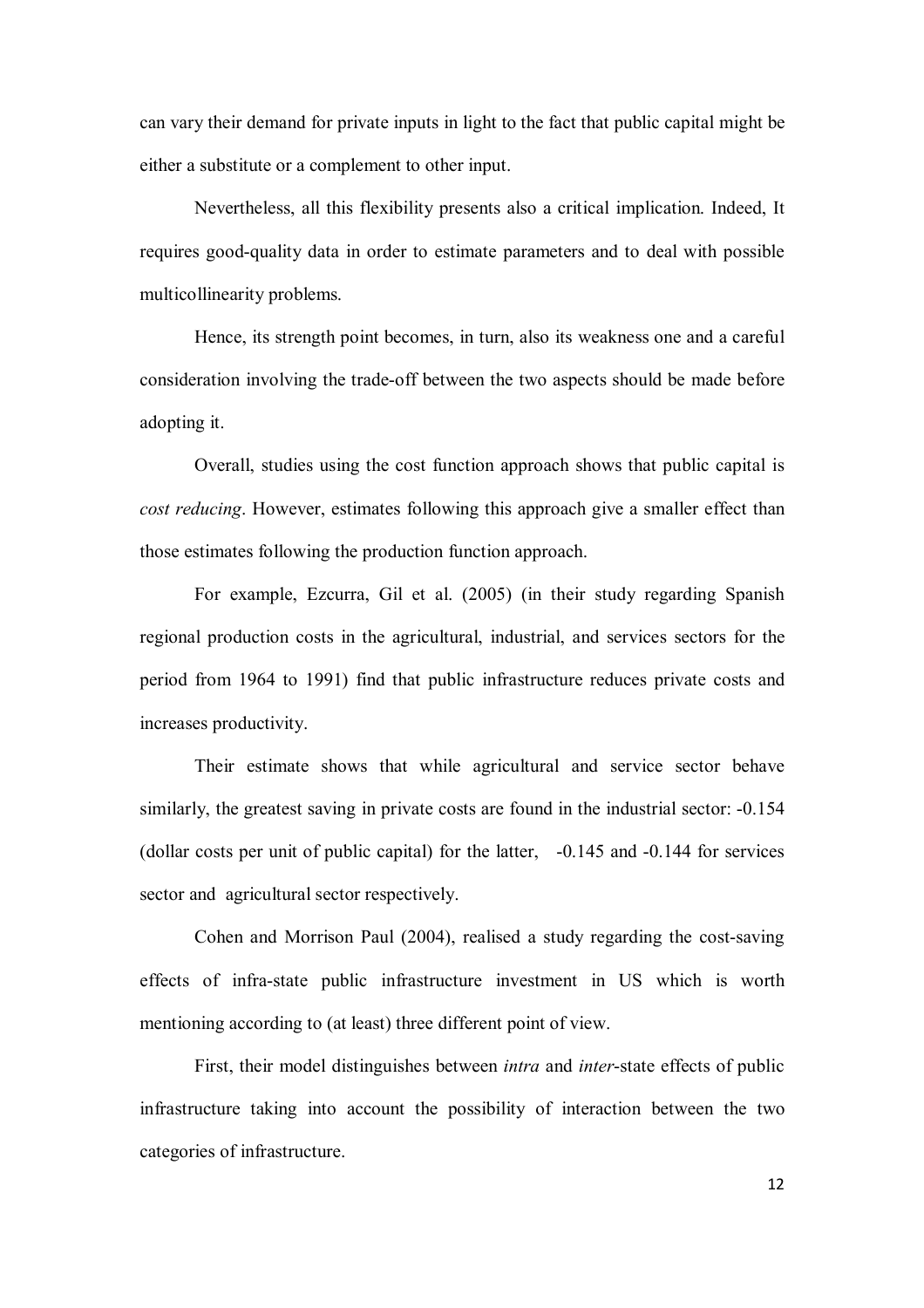In general terms, they find that taking spill over effect into account raises the average elasticity from -0.15 to -0.23. More deeply, they found that the largest *intra*state effects appear in the western part of US confirming the theoretical reasoning that *inter*-state infrastructure is not crucial for state – such California - large and relatively densely populated.

Second, regarding the relationship between public and private capital (in terms of complementarity or substitutability) the Authors argue that "the output growth motivated by cost-depressing effects of infrastructure investment may stimulate capital investment and labour employment, even though overall short run public infrastructure-private output substitutability is evident at existing output levels" (Cohen and Morrison Paul (2004)).

Third, the study also address the issue of *causality* by means of the Hausman  $test<sup>2</sup>$  concluding that the null hypothesis of infrastructure exogeneity is not rejected. This result is important because it empirically confirms that infrastructure does affects costs and not the other way around.

In conclusion, even if with different shades across sectors and level of analysis, studies following the cost function approach confirm the finding of those following the production function approach: infrastructure and production are positively linked, and, generally speaking, the direction of causality goes from the former to the latter.

 $\overline{a}$ 

 $2^{2}$  Most studies test for endogeneity and find that infrastructure can be considered exogenous, but not all the studies do so. For example, the first study here cited -Ezcurra, Gil et al. (2005)- does not perform the Hausman test, arguing that since it regard regional data, endogeneity was not a significant problem. At this regard, as argued in Infrastructure Canada (2007), should be noted that "this may not be a sufficient justification to rule out the endogeneity problem" (Infrastructure Canada, 2007).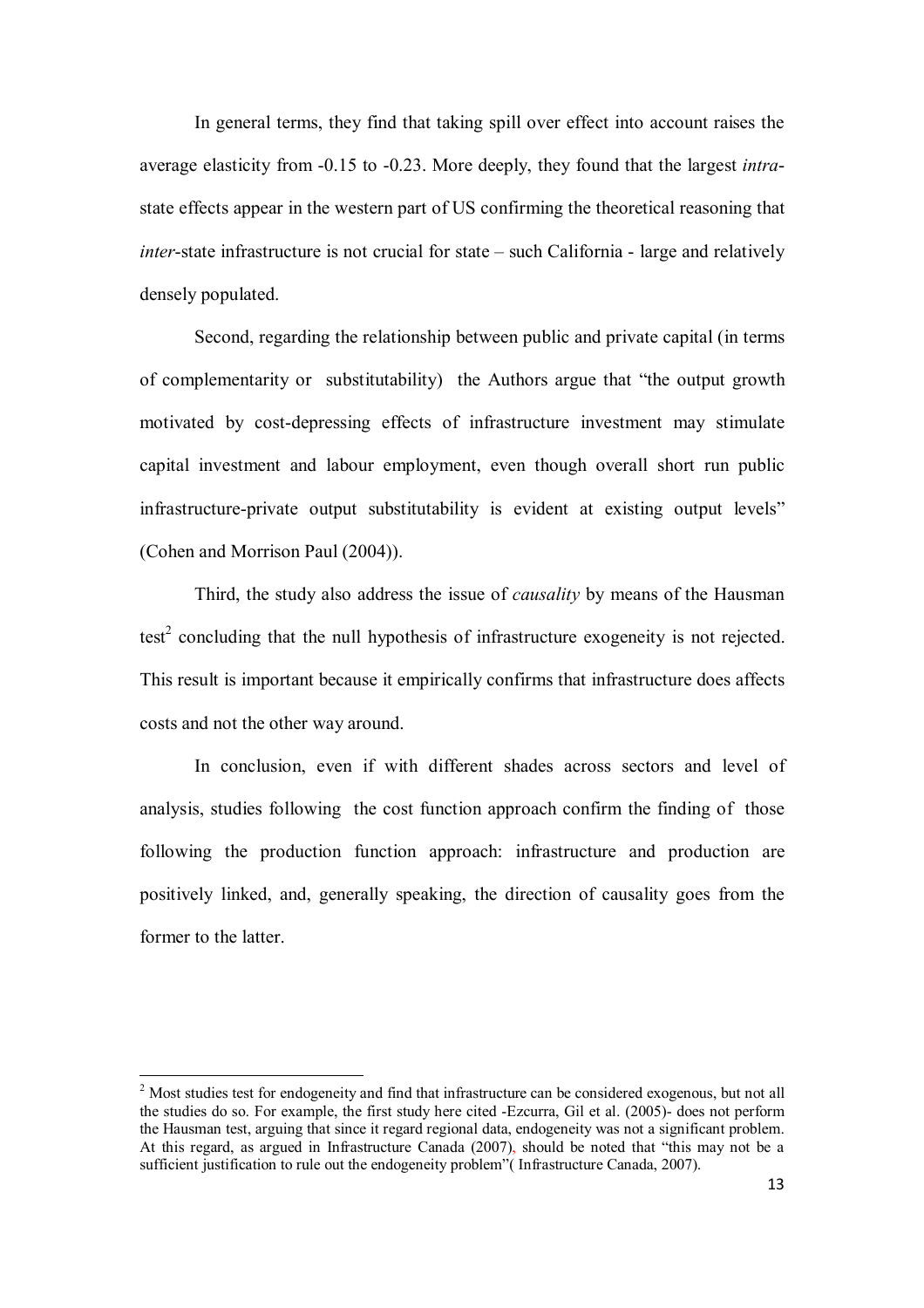#### **4. Growth-model approach**

Growth models aiming to test the economic impact of infrastructure are based on the general idea that economic growth is not driven merely by exogenous factors rather by dynamics which are internal to the economic system itself.

Indeed, since the mid-1980s, many studies were developed in order to explain why difference in income both over time and across countries did not disappear as the neoclassical growth models predicted.

The main feature of this tradition is the assumption that growth is an *endogenous* phenomenon affected by economic agents' behaviour. A key feature in explaining different performance is assigned to capital formation which meaning has to be intended in a broader sense including physical capital as well as human capital, knowledge capital and infrastructure.

The general economic framework to empirically test these assumptions can be expressed as follows:

$$
\Delta \ln \left( \frac{Y}{L} \right)_{0,T} = \alpha + \beta \left( \frac{Y}{L} \right)_{0} + \gamma \left( \frac{I^G}{Y} \right)_{0,T} + Z \tag{8}
$$

Where  $L$   $\int_{0,I}$ *Y* ,0  $\overline{\phantom{a}}$ J  $\left(\frac{Y}{I}\right)$ J  $\left(\frac{Y}{Y}\right)$  represents the average per capita GDP over the period [0; *T*], 0  $\overline{\phantom{a}}$ J  $\left(\frac{Y}{I}\right)$  $\setminus$ ſ *L*  $\frac{Y}{Y}$  is

the initial level of real per capita GDP and *T G Y I* ,0  $\overline{\phantom{a}}$  $\bigg)$  $\setminus$  $\overline{\phantom{a}}$  $\setminus$ ſ is factor added to represent

government investment (rather the average rate of public investment as percentage of GDP over the [0; *T*] period); *Z* captures a set of conditional variables such as private investment (as percentage of GDP), proxy for human capital (usually primary and/or secondary enrolment), political instability (assassinations, revolts and coups, and war casualties), freedom, and the ratio of government consumption to GDP.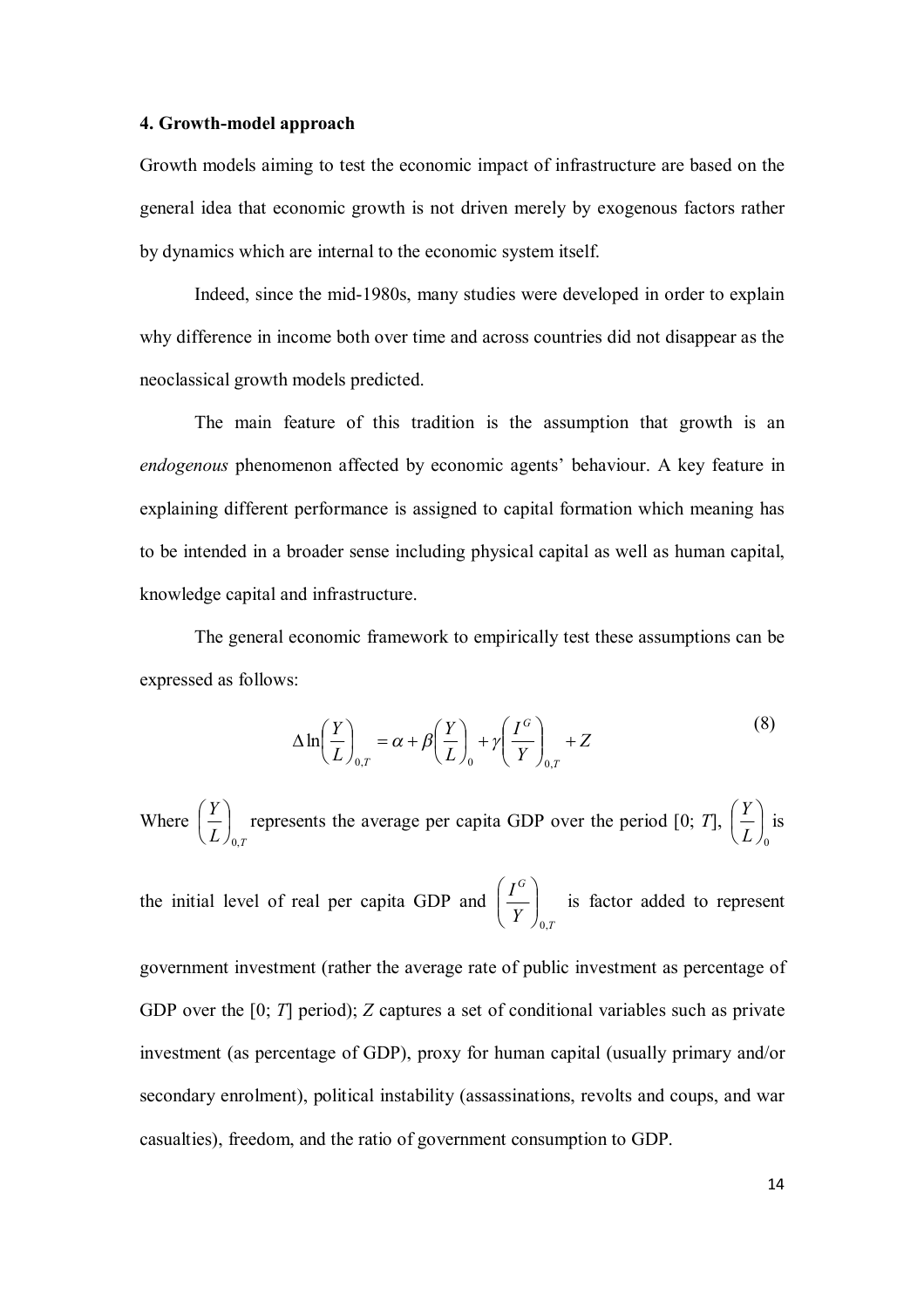Note that while the parameter  $\beta$  measures technological catch up (if negative), the parameter  $\gamma$ - being a measure of the impact on *growth* - is not the same as the marginal productivity of capital when the measure of economic performance (for example GDP) is considered in level.

 Easterly and Rebelo (1993)'s article represents an important piece of work using public capital in an empirical growth model. The Authors run pooled regressions (using individual country decade averages for the 1960s, 1970s and 1980s) of per capita GDP growth on a set of conditional variables and on public investment in various sector (added one at time): agriculture, education, health, housing and urban infrastructure, transport and communication, industry and mining.

Their work shows that the share of public investment in transport and communication infrastructure is robustly correlated with growth (with coefficient ranging from 0.588 to 0.661 according to different specifications used) as well as almost all other variables except agricultural spending which is consistently *negatively* related with growth with a coefficient between - 0.34 and - 0.231).

Moving from Easterly and Rebelo (1993) other works have been realised adopting also regional data.

Mas, Maudos et al. (1996), for example, regarding Spanish regions found that the initial stock of public capital (as share of gross value added) positively affects output expressed in per-capita terms.

Crihfield and Panggabean (1995), using two stages estimation technique to take into account also capital and labour endogeneity, achieved the conclusions that public infrastructures that they considered (e.g. education, streets, highways, sewerage, sanitation) surely play a role, with the caution that their contribution may be less than that the one of other forms of investment.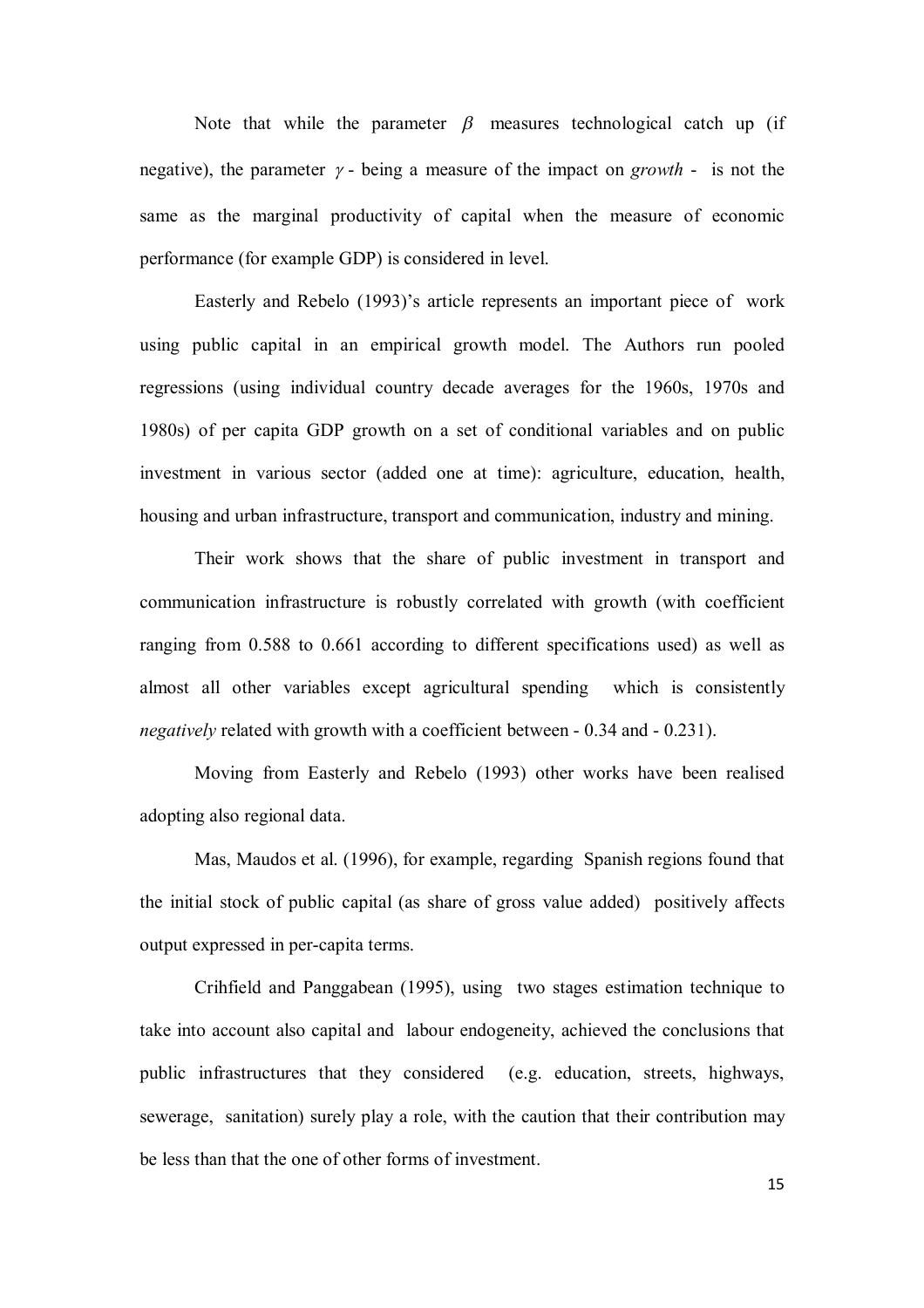With respect to the contribution of specific infrastructures, Cellini and Torrisi (2009), focusing on infrastructure specific to the tourism sector, show that this particular kind of infrastructure, separately considered, has a weak impact on several indicators of economic performance (e.g. gdp, touristic presence, hotels' structures) considered also in terms of growth rate.

However, various authors have pointed at problems associated with crosssection regressions.

To begin with, biases due to omitted variables, reverse causation (Levine and Renelt, 1990; Levine and Zervos, 1993) and sample selection (De Long, 1988) could affect the results which interpretation, as pointed out by Solow (1994), is often tempted by wishful thinking.

Furthermore, cross-section regressions are often not very robust. Indeed, several models *ex-ante* reasonable given the data, achieve different conclusions about the parameter of interest.

Put in Levine and Renelt. (1992)'s words,

given that over 50 variables have been found to be significantly correlated with growth in at least one regression, readers may be uncertain to the confidence they should place in the findings of any one study (Levine and Renelt, 1992).

In order to deal with the issue of how robust the result concerning a certain variable is to the inclusion of other relevant variables Levine and Renelt. (1992), using a variant of Leamer (1978), elaborated the so-called extreme bound analysis (EBA).

According to the EBA approach should be reported an upper and an lower bound for parameter estimates obtained in regressions using as explicative variables different subsets of the set of explanatory variables.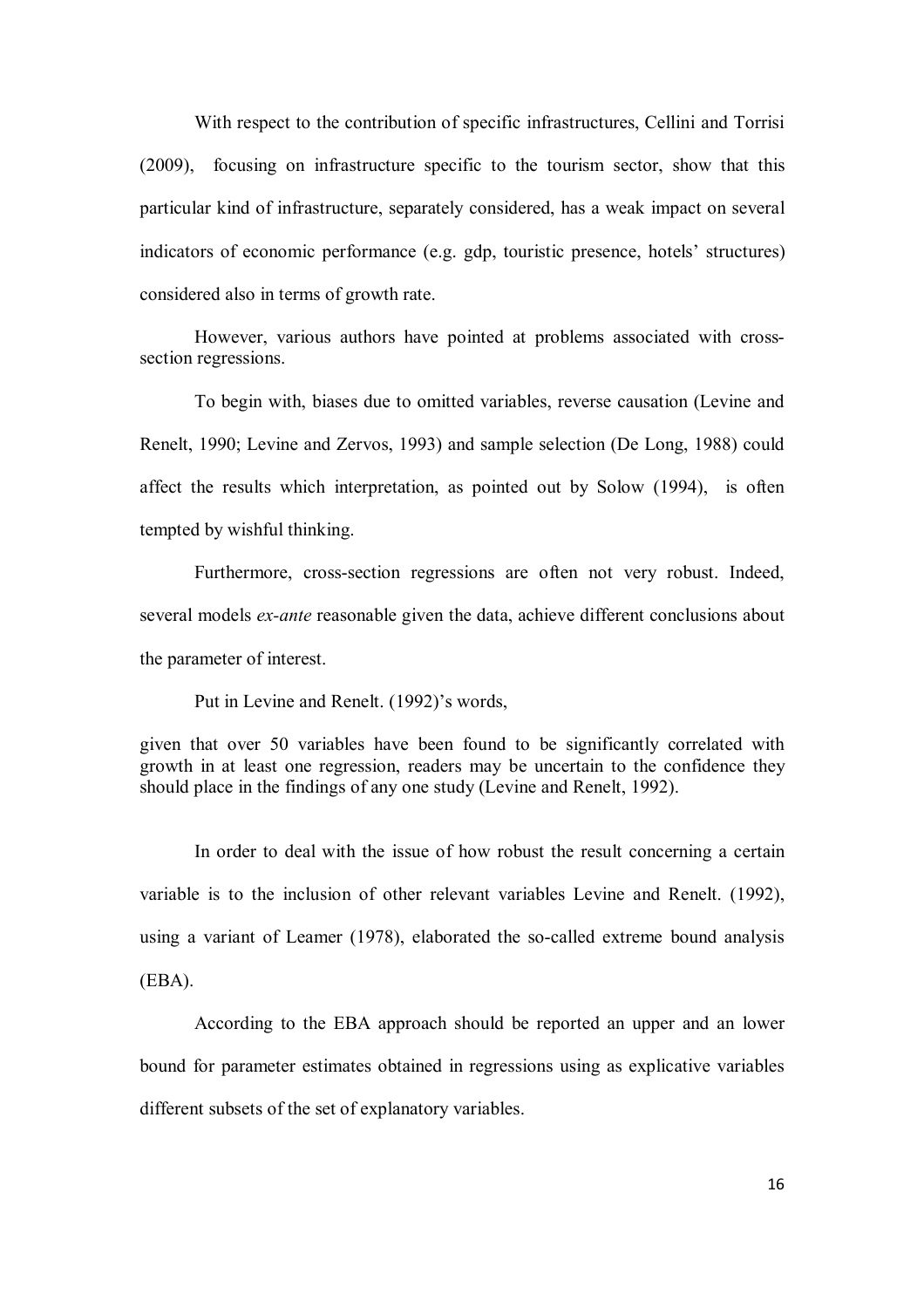The relationship between a certain variable and economic growth *is not* considered *robust* either if a certain variable became statistically insignificant or if the sing of its parameter in the upper bound case is different from the one obtained in the lower bound case.

Unfortunately, one of the main results of the latter study is that "few findings can withstand slight alterations in the list of explanatory variables" (Levine and Renelt, 1992).

Going further on the empirical exploratory ground, next section focuses on vector autoregression models which represent a set of *data oriented* models, i.e. models developed to use as little theory as possible in order to manage theoretical and empirical problems affecting approaches discussed above.

#### **5. Vector Autoregression Models**

 $\overline{a}$ 

Vector Autoregression (VAR) models represent a theoretical framework used with the specific purpose to deal with theoretical limitations and significant empirical controversies over the impact of infrastructure on productivity summarised above.

Indeed, the peculiar characteristic of a VAR model is that no *a priori* causality directions are imposed among variables<sup>3</sup>. In a VAR model a limited number of variables is considered and explained by their own lags and the lags of the other variables, so that all variables are treated as jointly determined.

<sup>&</sup>lt;sup>3</sup> Note that since the VAR approach does not completely reveal the underlying production process, estimates do not represent elasticity as in the production function approach. However, in order to get specific elasticity estimates starting from a VAR model can be adopted the impulse-response functions. This method allows to estimate the long-run effects of different shocks on the estimated system. Applying this method requires rewriting the VAR into its Vector Moving Average (VMA) representation and, in turn, the model needs to be stable in order to make this conversion. A sufficient condition that makes the model stable is that the variables used are stationary or co-integrated.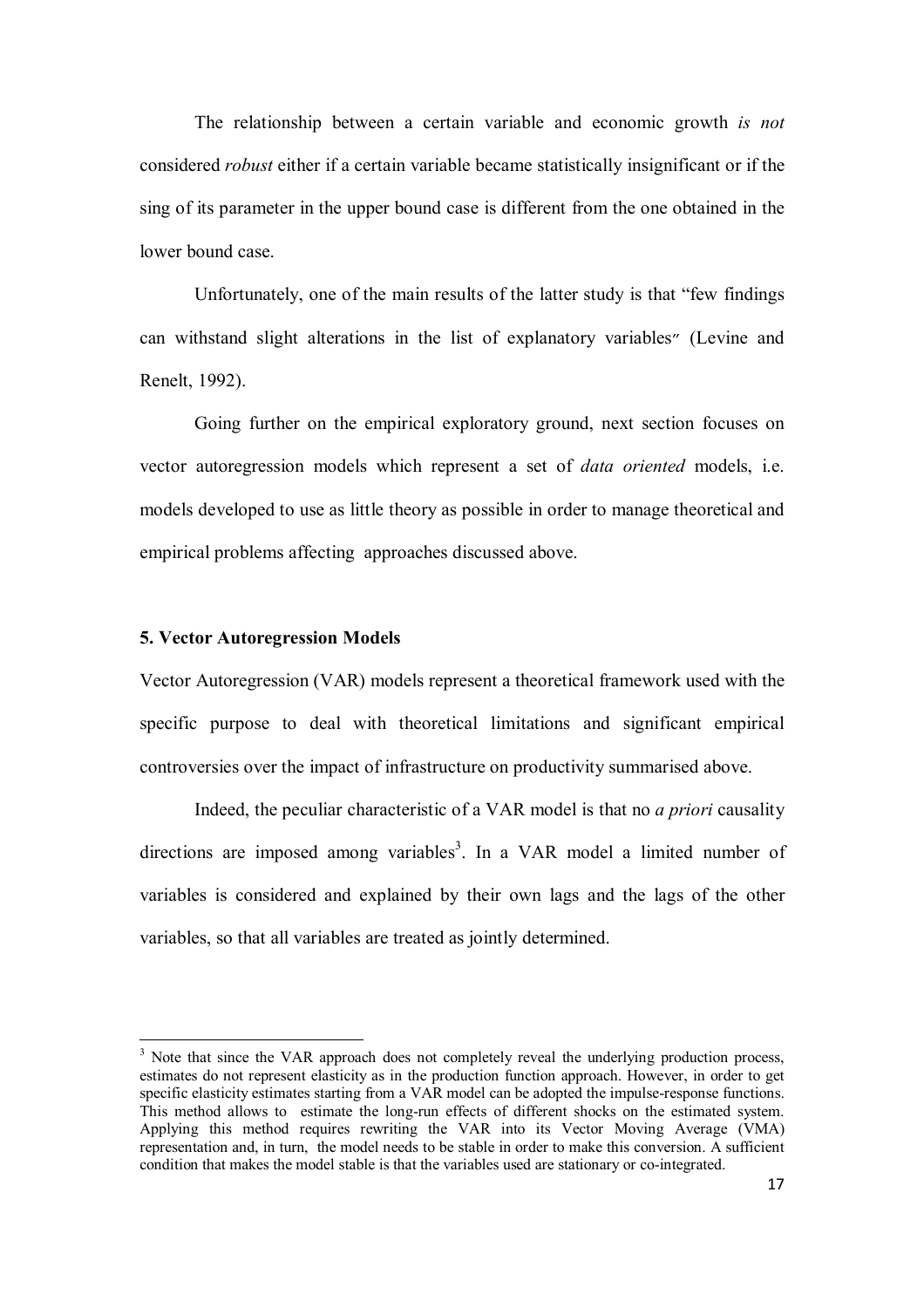In a formal way a VAR including two variables (let they be *y* and *g*) can be expressed as follows<sup>4</sup>.

$$
y_{t} = \partial_{0} + \sum_{i=1}^{L_{y}} \alpha_{i} y_{t-i} + \sum_{i=1}^{L_{g}} \gamma_{i} g_{t-i} + u_{t}
$$
\n(8a)

$$
g_{t} = \eta_{0} + \sum_{i=1}^{L_{y}} \beta_{i} y_{t-i} + \sum_{i=1}^{L_{g}} \rho_{i} g_{t-i} + \varepsilon_{t}
$$
(8b)

Where  $L_y$  and  $L_g$  index respectively the number of lags of *y* and *g* to be considered; each equation contains also an error term  $(u_t, \varepsilon_t)$  that has zero expected value given past information on *y* and *g*.

An unrestricted VAR model can be estimated using OLS even if variables are integrated and possibly cointegrated (Sims, Stock et al., 1990).

Note that if *n* variables are included with each p lags then  $n^2 \times p$  coefficients need to be estimated, besides the deterministic variables. A way to deal with this problem consists in using Akaike's (1969, 1970) Final Prediction Error (FPE) criterion in order to select the appropriate lag specification for each explanatory variable in each equation and save a substantial number of degrees of freedom.

Alternatively, an F test for jointly significance can be used in order to choose how many lags have to be inserted for each variable (Wooldridge, 2002).

Typically, studies following this approach apply *Grainger-causality* tests to find relationships between variables. In our case researchers are particularly interested in testing if infrastructure Grainger-causes productivity - i.e. if the time series prediction of GDP (or some other measure of productivity) from its own past improves when lags of measures of infrastructure are considered - and\or *vice versa*.

 $\overline{a}$ 

<sup>&</sup>lt;sup>4</sup> Usually, a four-variables model (output, employment, private capital, and public capital) is utilised.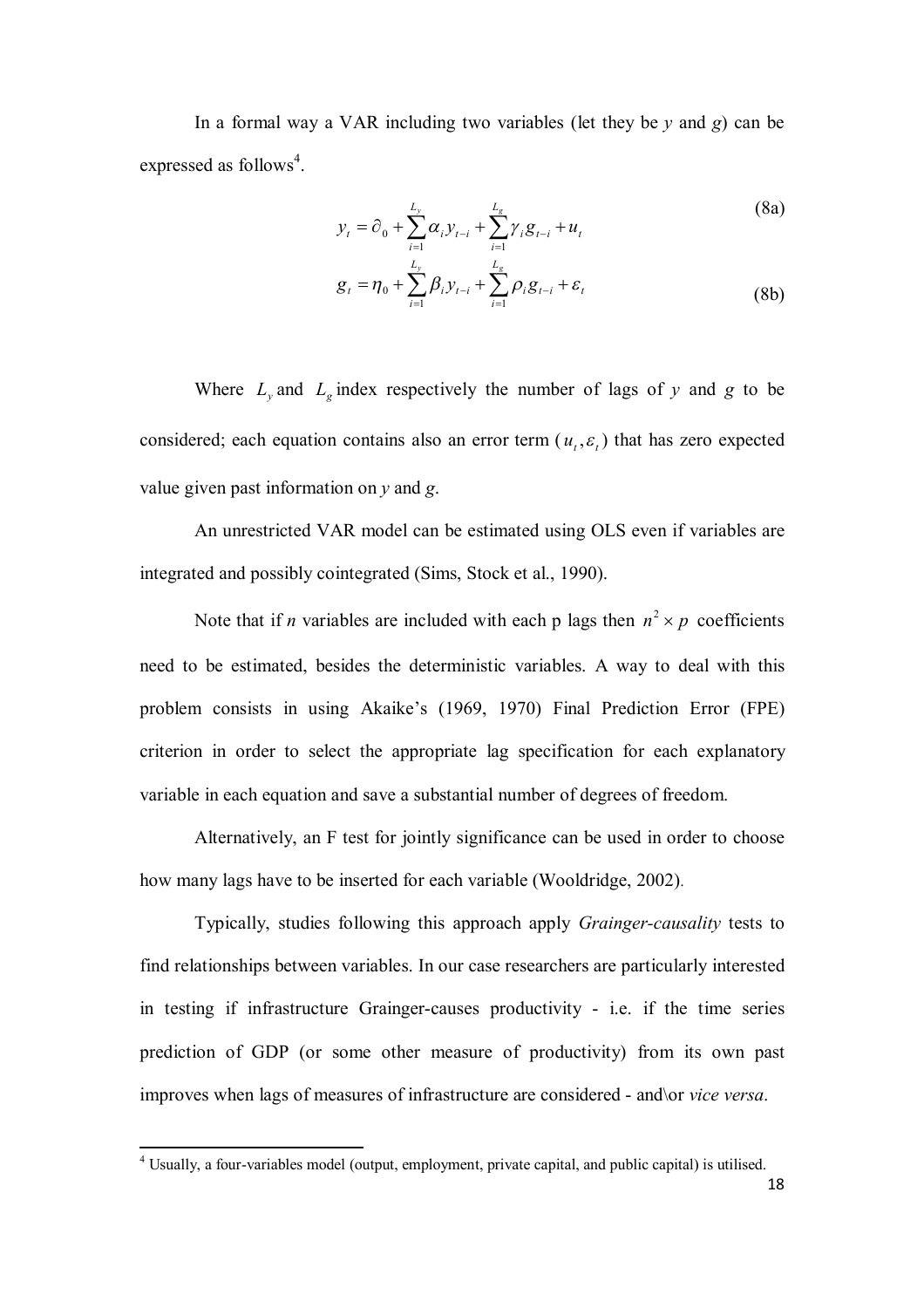At this regard should be noted that although VAR models allow us to test whether the hypothesis that infrastructure *causes* productivity is valid or whether there are feedback effects from output to public capital (Romp and Haan, 2007; Sturm, Kuper et al. (1996), Infrastructure Canada, 2007), VAR models do not definitively solve the problem of endogeneity.

#### Indeed,

the term "causes" in "Granger causes" should be interpreted with caution. In particular, it has nothing to say about contemporaneous causality […], so it does not allow us to determine whether [a certain variable] is […] exogenous or endogenous (Wooldridge, 2002).

In a recent study utilising VAR models with Spanish regional data Pereira and Sagalés (2006) foundnd that infrastructure investments positively affect private output and also *crowd-in* private sector inputs.

Put differently, the study shows that public investment in infrastructure and private expenditure in the same field are complementary rather than substitutes.

The same conclusion has been achieved in Karadag, Ozlem Onder et al. (2005) with respect to the Turkish case.

Another interesting conclusion driven by Pereira and Sagalés (2006) is that surprisingly infrastructures contribute in creating disparities between regions due to fact that new investment on infrastructure are most often directed to central regions disadvantaging peripheral regions.

Sturm, Jacobs et al. (1995) (using data regarding the Netherlands from 1853 to 1913) consider GDP, investment series on public infrastructure, private machinery, and equipment capital to provide evidence for *unidirectional* positive relationship from *basic* infrastructures to GDP only, while the *complementary* ones appear to be not effective.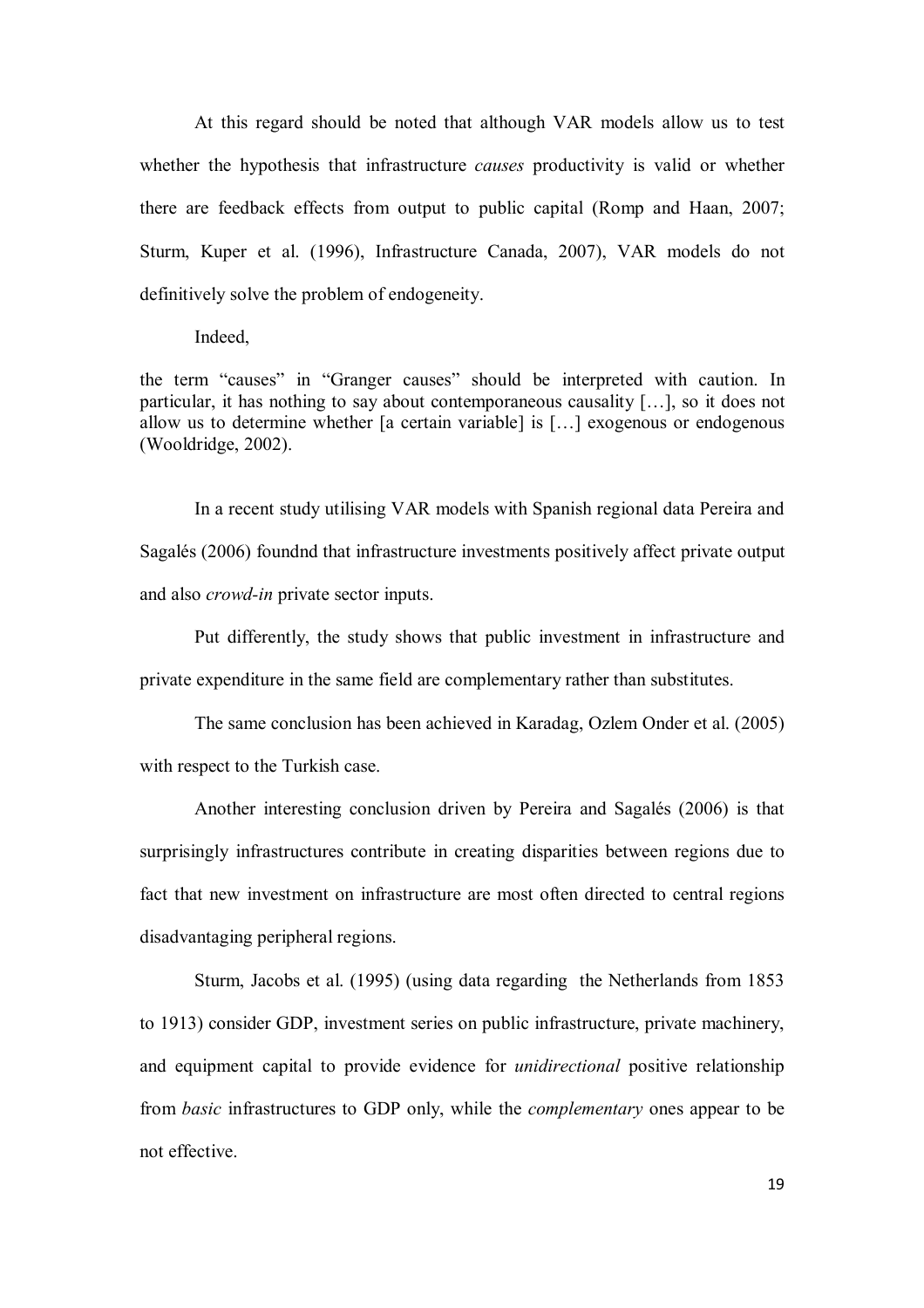Nonetheless, Xiaobo and Fan (2001) (using data regarding Indian economy) find that infrastructure and productivity often affect *each other* in the long term (i.e. estimating the model in levels).

With respect to short term (i.e. estimating the model in first differences), instead, the Authors find that the coefficients are not statistically significant.

In conclusion, papers designed on data based models reviewed in this section confirm, although once more with different shades, that public capital investments positively impact private sector output, despite the fact that they use different datasets and theoretical constructs.

More precisely, regarding the most debated point involving (Grainger- )causality, some authors conclude that *at least* infrastructure and productivity affect *each other* but no study find evidence to support the hypothesis of strict *reverse causation* from output to infrastructure.

#### **6. Concluding remarks**

This paper briefly reviewed the vast literature concerning the relationship between infrastructure and productivity focusing on some critical points.

Indeed, since the first-generation studies primarily based on production function and cost function approaches a significant amount of discussion on some of the theoretical and econometric issues have been developed.

This paper reviewed some of them along an ideal path from (more) theorybased approaches to data-oriented models.

The actual area of significant debate, besides the magnitude of infrastructures impact on productivity and/or the causality direction, concerns other mentioned issues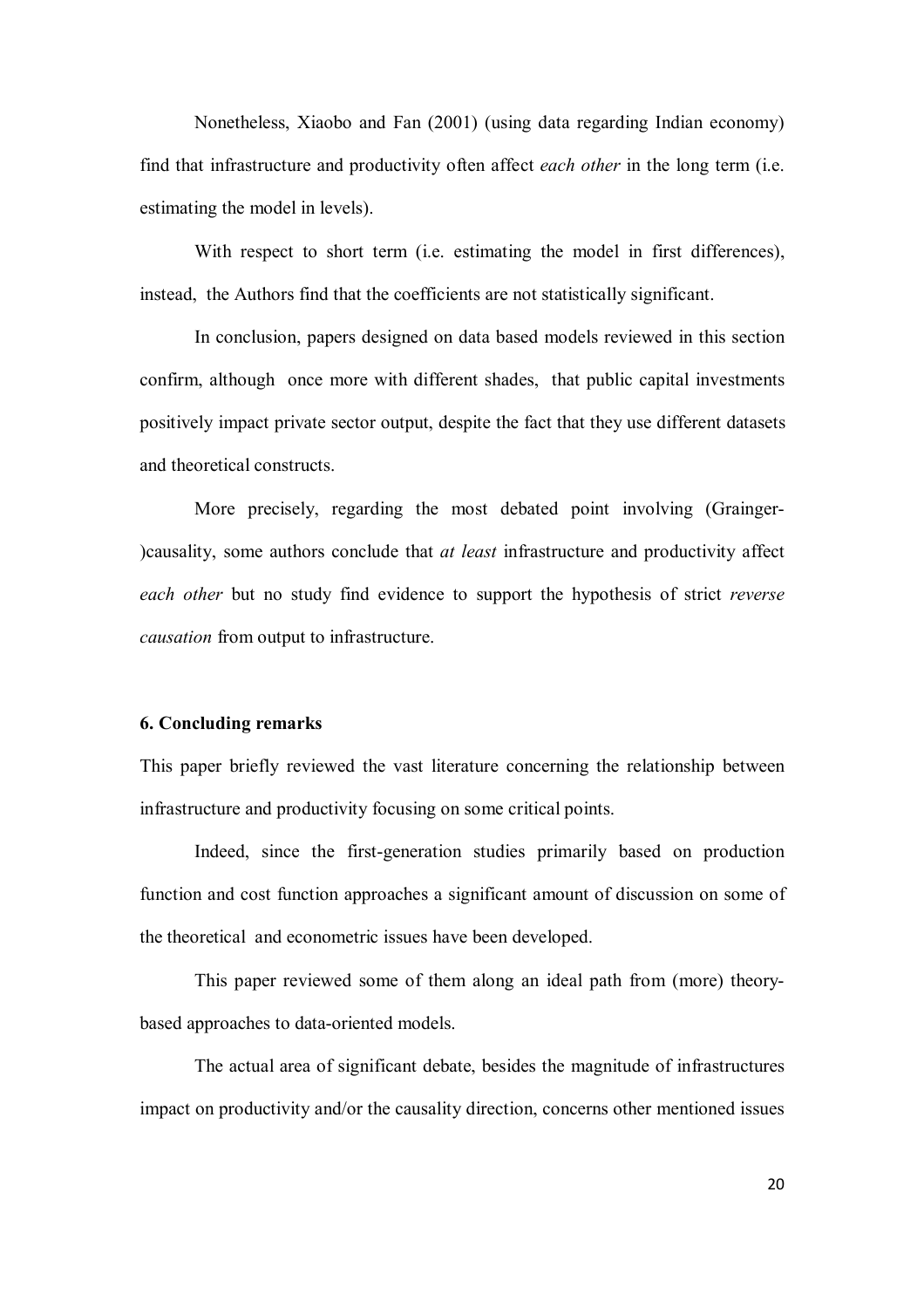of (i) short-run and the long-run significance of their contribution and (ii) the effectiveness of different category of infrastructures.

In order to deal with these issues several studies and approaches have been developed reporting that the peculiar feature in this field is represented by *heterogeneity*: the effects of public investment differs across countries, regions, and sectors.

It is worth noting that this result is reasoned according to arguments based both on economic and political grounds.

On the economic ground should be noted that the effects of new investment depend on "past history" (i.e. the quality and the quantity of the capital stock in place): the larger the quantity and the better its quality, the lower the impact of additional investment.

However, as said above, another source of heterogeneity can be found at the institutional and political ground, even if this issue (probably) have not been well researched.

Indeed, in Estache (2006)'s words

there is strong anecdotal evidence now that politics matter. [First, because] politicians will never give up the control of a sector that buys votes in democratic societies. Moreover, in societies in which corruption is rampant, they will nt give up control of a sector involving large amount of money and in which contract award processes often provide opportunities for unchecked transactions (Estache, 2006).

Nonetheless, even with several points of caution, the general idea that infrastructures have an economic enhancing effect appears to be quite robust across studies belonging to different methodological approaches.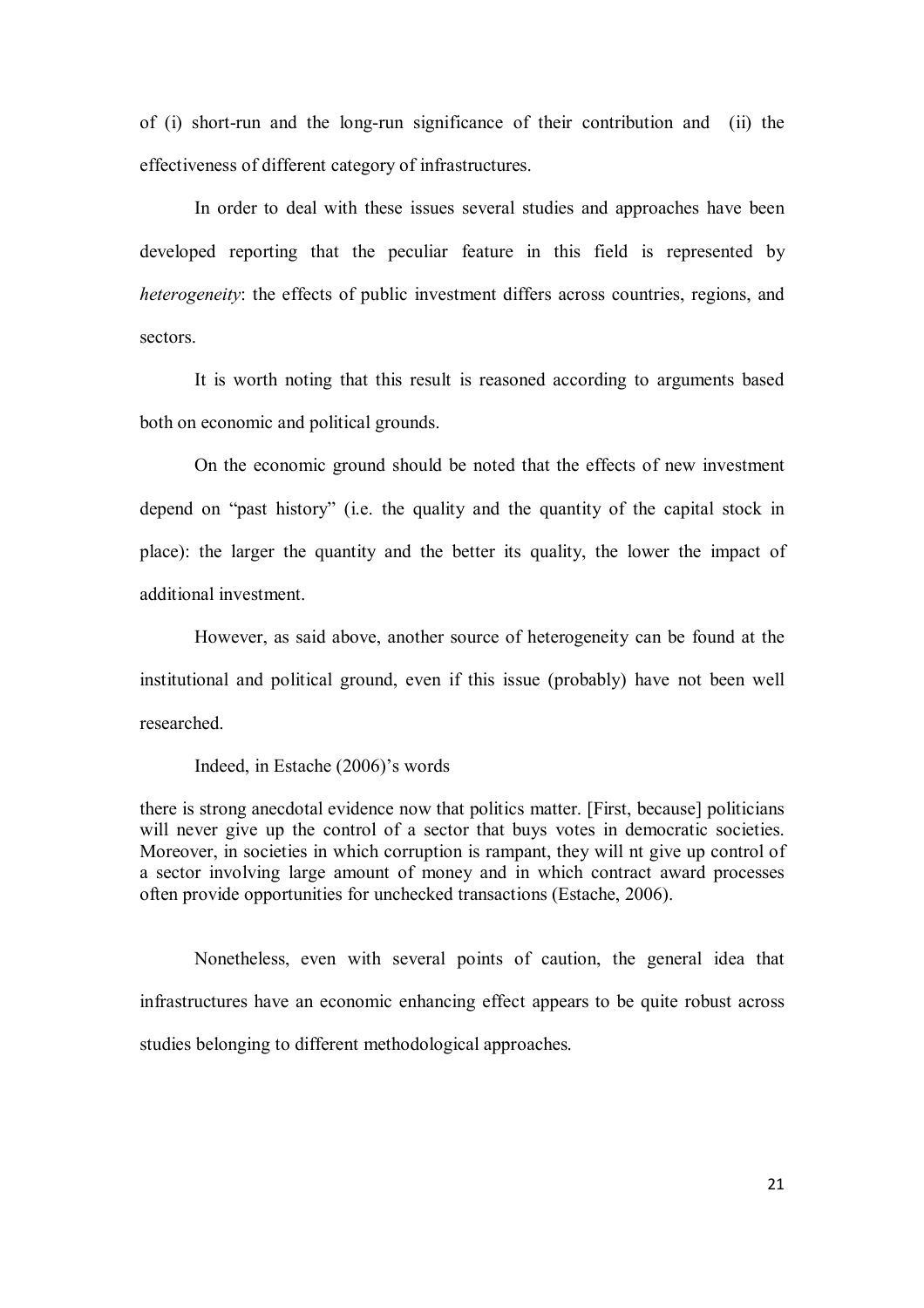### **References**

- Akaike, H. (1969). "Fitting Autoregressive Models for Prediction." Annals of the Institute of Statistical Mathematics, **21**: 243-247.
- Akaike, H. (1970). "Statistical Predictor Identification." Annals of the Institute of Statistical Mathematics **22**: 203-217.
- Albala-Bertrand, J. M., E. C. Mamatzakis, et al. (2004). "The Impact of Public Infrastructure on the Productivity of the Chilean Economy." Review of Development Economics **8**: 266-278.
- Aschauer, D. A. (1989). "Is Public Expenditure Productive?" Journal of Monetary Economics **23**: 177-200.
- Barro, R. J. (1988). "Government Spending In A Simple Model Of Endogenous Growth." National Bureau Of Economic Research **Working Paper No. 2588**.
- Belloc, M. and P. Vertova (2006). "Public Investment and Economic Performance in Highly Indebted Poor Countries: An Empirical Assessment. ." International Review of Applied Economics **20** 151-170.
- Biehl, D. (1991). The Role of Infrastructure in Regional Development. in Infrastructure and Regional Development R.W.Vickerman. London, Pion.
- Bonaglia, F., E. La Ferrara, et al. (2001). " Public Capital and Economic Performance: Evidence from Italy." IGIER **Working Paper No. 163.**
- Calderon, C. and L. Serven (2002). "The Output Cost of Latin America's Infrastructure Gap." **Central Bank of Chile Working Paper No. 186.**
- Canning, D. and E. Bennathan (2000). "The Social Rate of Return on Infrastructure Investments." **World Bank Working Paper No. 2390.**
- Canning, D. and P. Pedroni (1999). " Infrastructure and Long Run Economic Growth." Mimeo.
- Cass, D. (1965). "Optimum growth in an aggregative model of capital accumulation." Review of Economic Studies **32**: 233-240.
- Cellini, R., and G.Torrisi (2009): "The Regional Public Spending for Tourism in Italy: An Empirical Analysis " MPRA paper **No.16131.**
- Cohen, J. P. and C. J. Morrison Paul (2004). "Public Infrastructure Investment, Interstate Spatial Spillovers, and Manufacturing Costs." Review of Economics and Statistics **86**: 551-560.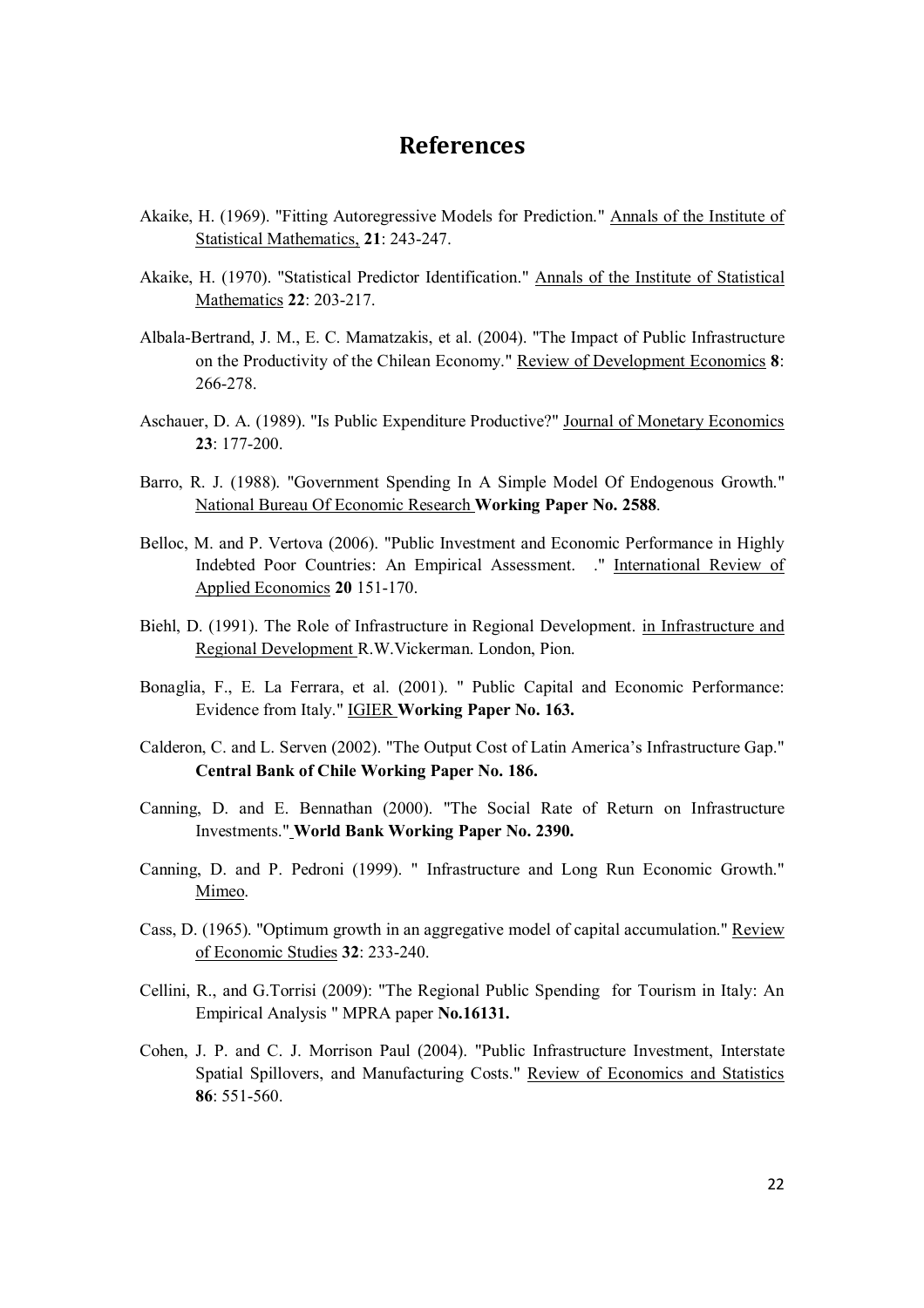- Crihfield, J. and M. Panggabean (1995). "Is public infrastructure productive? A metropolitan perspective using new capital stock estimates." Regional Science and Urban Economics **25**: 607-630.
- De Long, J. B. (1988). "Productivity Growth, Convergence, and Welfare: Comment." American Economic Review **78**: 1138-54.
- Demetriades, P. O. and T. P. Mamuneas (2000). "Intertemporal Output and Employment Effects of Public Infrastructure Capital: Evidence from 12 OECD Economies." Economic Journal **110**: 687-712.
- Easterly, W. and S. Rebelo (1993). "Fiscal policy and economic growth An empirical investigation." Journal of Monetary Economics **32**: 417-458.
- Esfahani, H. and M. T. Ramìres (2003). "Institutions, Infrastructure and Economic Growth." Journal of Development Economics **70**: 443-477.
- Estache, A. (2006). "Infrastructure. A Survey of Recent and Upcoming Issues." World Bank. Mimeo.
- Evans, P. and G. Karras (1994). "Is government capital productive? Evidence from a panel of seven countries " Journal of Macroeconomics **16**(2): 271-279.
- Everaert, G. and F. Heylen (2004). "Public Capital and Long-Term Labour Market Performance in Belgium." Journal of Policy Modelling **26**: 95-112.
- Ezcurra, R., C. Gil, et al. (2005). "Public Capital, Regional Productivity and Spatial Spillovers." The Annals of Regional Science **39**: 471-94.
- Fernald, J. (1999). "Assessing the Link between Public Capital and Productivity." American Economic Review **89**: 619-638.
- Ferrara, E. L. and M. Marcellino (2000). "TFP, Costs, and Public Infrastructure: An Equivocal Relationship." IGIER **Working Paper No. 176.**
- Ghali, K. H. (1998). " Public Investment and Private Capital Formation in a Vector Error-Correction Model of Growth " Applied Economics **30**: 837-844.
- Glover, D. R. and J. L. Simon (1975). "The effect of population density on infrastructure: the case of road building." Econ. Dev. Cult. Change **23**: 453--468.
- Gramlich, E. M. (1994). "Infrastructure Investment: A Review Essay " Journal of Economic Literature **XXXIII**: 1176-1196.
- Hansen, L. (1982). "Large sample properties of generalized method of moments estimators." Econometrica **50**(3): 1029-1054.
- Hansen, N. M. (1965). "The structure and determinants of local public investment expenditures." Review of economics and statistics **2**: 150-162.

Hausman, J. (1978). "Specication tests in econometrics." Econometrica **46**(3): 1251-1271.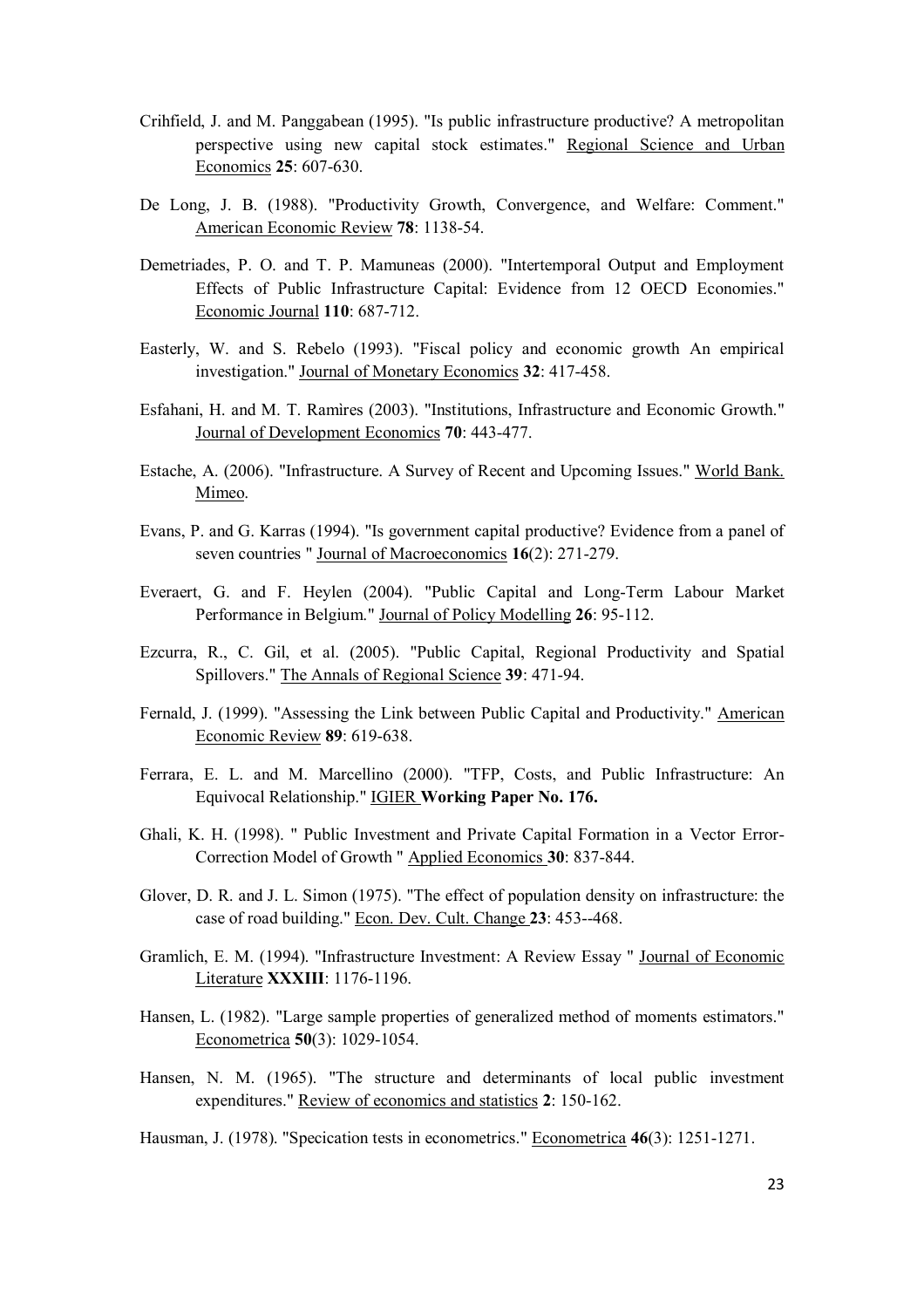- Infrastructure Canada (2007). Infrastructure and Productivity: A Literature Review. Transport Infrastructure and Communities Portfolio, Government of Canada. Research and Analysis Division Infrastructure.
- Irmen, A. and J. Kuehnel (2008). Productive Government Expenditure and Economic Growth. CESifo. **Working paper No. 2314**.
- Kamps, C. (2006). " New Estimates of Government Net Capital Stocks for 22 OECD Countries 1960-2001." IMF **Staff Papers 53**: 120-150.
- Karadag, M., A. Ozlem Onder, et al. (2005). "Growth of Factor Productivity in the Turkish Manufacturing Industry at Provincial Level." Regional Studies **39,**(2): 213-223.
- Kemmerling, A. and A. Stephan (2002). "The Contribution of Local Public Infrastructure to Private Productivity and its Political Economy: Evidence from a Panel of Large German Cities." Public Choice **113**(34): 403-424.
- Koopmans, T. C. (1965). On the concept of optimal economic growth,. in (Study Week on the) Econometric Approach to Development Planning. Amsterdam, North-Holland Publishing Co**:** chap. 4. pp. 225-87.
- Leamer, E. E., Ed. (1978). Specification Searches: Ad Hoc Inference from Nonexperimental Data. New York, Wiley.
- Levine, R. and D. Renelt (1990). "Cross Country Studies of Growth and Policy: Some Methodological, Conceptual, and Statistical Problems." World Bank.
- Levine, R. and D. Renelt. (1992). "A Sensitivity Analysis of Cross-Country Growth Regressions." American Economic Review **82**: 942-963.
- Levine, R. and S. Zervos (1993). "What We Have Learned About Policy and Growth from Cross-Country Regressions?" American Economic Review, **83**: 427-430.
- Looney, R. and P. Frederiksen (1981). "The Regional Impact of Infrastructure Investment in Mexico." Regional Studies **15**(4): 285-296.
- Marrocu, E., R. Paci, et al. (2006). Gli effetti del Capitale Pubblico Sulla produttività delle Regioni Italiane. . Federalismo, equità, sviluppo. I risultati delle politiche pubbliche analizzati e misurati dai Conti Pubblici Territoriali. F. Barca, F. Cappiello, L. Ravoni and M. Volpe. Bologna, Il Mulino.
- Mas, M., J. Maudos, et al. (1996). "Infrastructures and Productivity in the Spanish Regions." Regional Studies, Taylor and Francis Journals **30**(7): 641-649.
- Mastromarco, C. and U. Woitek (2004). "Public Infrastructure investment and efficiency in Italian Regions." www.cide.info/conf/papers/1161.pdf.
- Maurizio Di Palma, C. Mazziotta, et al., Eds. (1998). Infrastrutture e sviluppo. Primi risultati: indicatori quantitativi a confronto (1987-95). Quaderni sul Mezzogiorno e le politiche territoriali. Roma, Confindustria.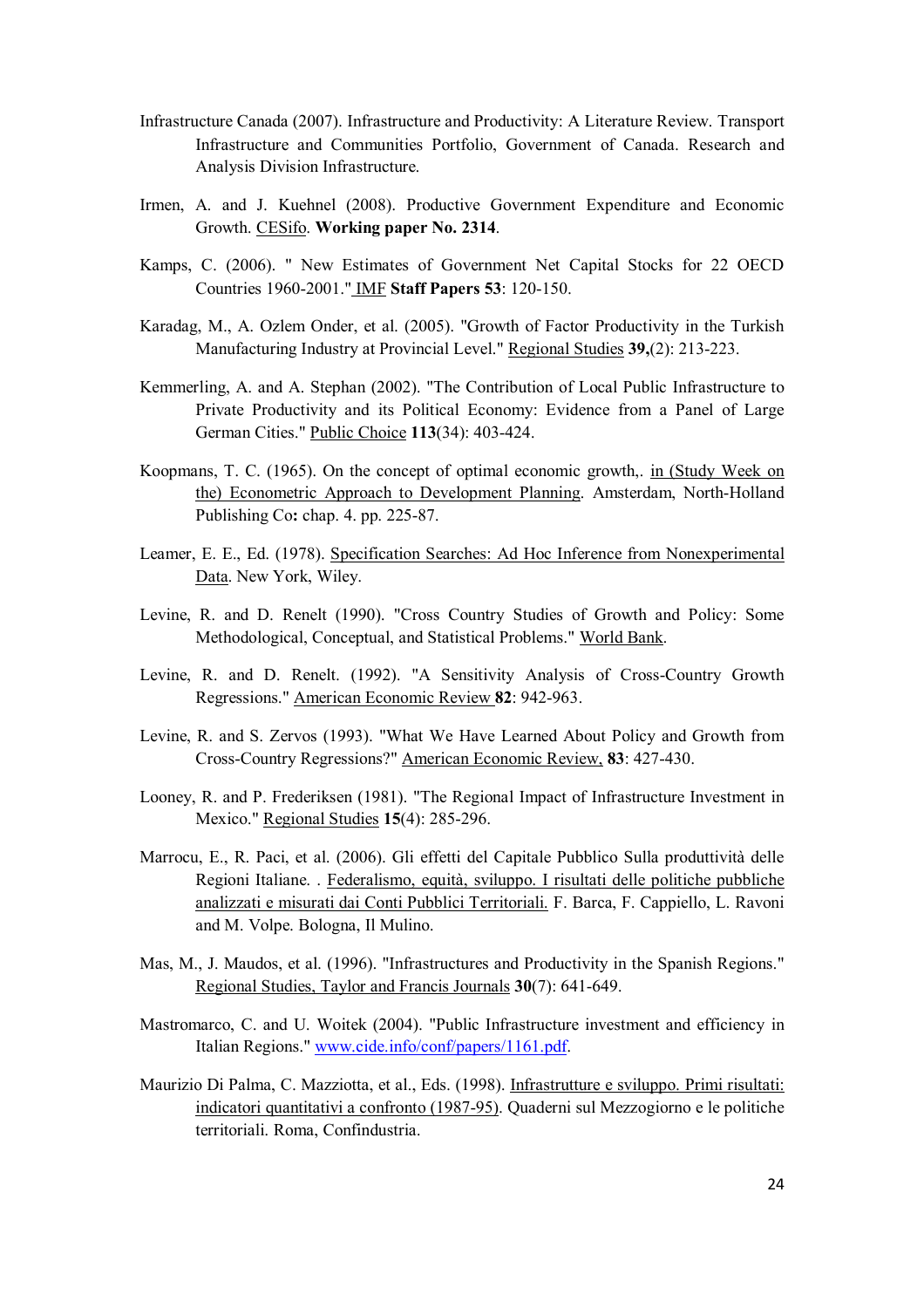- Mittnik, S. and T. Neumann (2001). "Dynamic Effects of Public Investment: Vector Autoregressive Evidence from Six Industrialized Countries." Empirical Economics **26**: 429-446.
- Morrison, C. J. and A. E. Schwartz (1996). "State Infrastructure and Productive Performance." American Economic Review **86**(5): 1095-1111.
- Pereira, A. M. (2000). " Is All Public Capital Created Equal?" Review of Economics and Statistics **82**: 513-518.
- Pereira, A. M. (2001). "On the Effects of Public Investment on Private Investment: What Crowds In What?" Public Finance Review **29**: 3-25.
- Pereira, A. M. and O. R. Sagalés (2006). "Public Infrastructures and Regional Asymmetries in Spain." Department of Economics. College of William and Mary **Working Papers 46**.
- Puig-Junoy, J. (2001). "Technical Inefficiency and Public Capital in U.S. States: A Stochastic Frontier Approach." Journal of Regional Science **41**(1): 75-96.
- Putnam, R. D., Ed. (1993). Making Democracy Work. Civic Tradictions in Modern Italy Princenton Princenton University Press.
- Romp, W. and J. de Haan (2007). "Public Capital and Economic Growth: A Critical Survey " Perspektiven der Wirtschaftspolitik **8**(Special Issue): 6-52.
- Sanchez-Robles, B. (1998). "Infrastructure Investment and Growth: Some Empirical Evidence." Contemporary Economic Policy **16**: 98-108.
- Sims, C., J. Stock, et al. (1990). "Inference in Linear Time Series Models with Some Unit Roots,." Econometrica **58**: 113-144.
- Solow, R. M. (1956). "A Contribution to the Theory of Economic Growth." Quarterly Journal of Economics **70**: 65-94.
- Solow, R. M. (1994). "Perspectives on Growth Theory." The Journal of Economic Perspectives **8**( 1): pp. 45-54.
- Stephan, A. (2002). "Regional Infrastructure Policy and its Impact on Productivity: A Comparison of Germany and France." Wissenschaftszentrum Berlin, CIC Research Unit **Working Paper No. FS IV 0002**.
- Sturm, J.-E., J. Jacobs, et al. (1995). "Productivity impacts of infrastructure investment in the Netherlands 1853-1913." University of Groningen. Research Institute SOM (Systems, Organisations and Management) **Research Report 95D3**.
- Sturm, J.-E., G. H. Kuper, et al. (1996). "Modelling government investment and economic growth on a macro level: a review." **CCSO Series No. 29**.
- Torrisi, G. (2009): "Public Infrastructure: Definition, Classification and Measurement Issues," Economics, Management, and Financial Market. **4** (3).